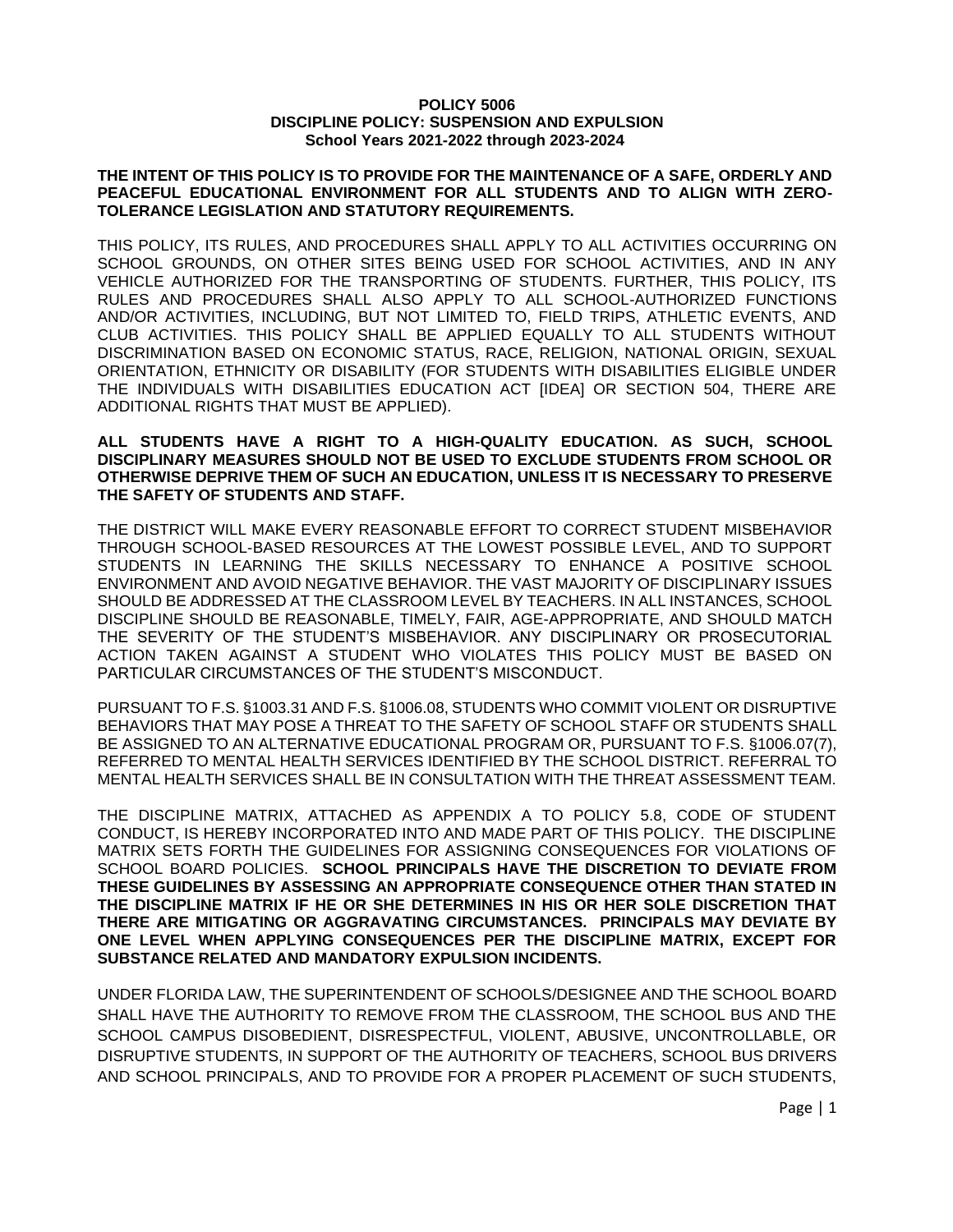INCLUDING IN AN ALTERNATIVE SETTING, WHEN APPROPRIATE (F.S. §§1001.42, 1001.51(24), 1003.31, 1003.32 AND 1006.08).

**STUDENTS ELIGIBLE FOR PUBLIC-SUPPORTED EDUCATION IN THE BROWARD COUNTY PUBLIC SCHOOL SYSTEM SHALL NOT BE SUSPENDED OR EXPELLED FROM SCHOOL FOR DISCIPLINARY REASONS FOR ANY PERIOD UNLESS SUCH STUDENT IS PROVIDED AN OPPORTUNITY FOR A STUDENT CONFERENCE/HEARING PURSUANT TO RULES OF THE SCHOOL BOARD. STUDENTS WHO ARE IDEA AND SECTION 504 ELIGIBLE HAVE ADDITIONAL RIGHTS UNDER THE INDIVIDUALS WITH DISABILITIES EDUCATION ACT (IDEA) AND STATE BOARD RULE.** 

*STUDENTS WITH DISABILITIES WHO ARE ELIGIBLE UNDER THE INDIVIDUALS WITH DISABILITIES EDUCATION ACT (IDEA) OR SECTION 504 OF THE REHABILITATION ACT OF 1973 (SECTION 504), HAVE ADDITIONAL RIGHTS UNDER IDEA OR SECTION 504 AND STATE BOARD RULE. THE STUDENT'S INDIVIDUAL EDUCATION PLAN OR 504 PLAN TEAM SHOULD CONVENE AS SOON AS POSSIBLE TO ADDRESS THE STUDENT'S PROGRAM AND DETERMINE APPROPRIATE ACTION, INCLUDING, BUT NOT LIMITED TO, CONDUCTING MANIFESTATION DETERMINATIONS, AS NECESSARY.*

**ALL STEPS NECESSARY TO PROTECT THE VICTIM, OF ANY ACTS SET FORTH IN THIS POLICY, FROM FURTHER VICTIMIZATION WILL BE TAKEN. WITH INCIDENTS THAT REQUIRE MANDATORY EXPULSION (SEE SECTION V), OR INVOLVE SERIOUS, REPEATED ACTS OF BULLYING, SUCH ACTIONS MAY INCLUDE ASSIGNMENT OF THE STUDENT (PERPETRATOR) TO A DIFFERENT SCHOOL FROM THAT WHERE THE OFFENSE OCCURRED.** ONLY THE SUPERINTENDENT/DESIGNEE/DESIGNATED COMMITTEE MAY ASSIGN A STUDENT TO ANOTHER SCHOOL AFTER COMPLETION OF THE MANDATORY REQUIREMENTS FOR EXPULSION ABEYANCE OR AFTER COMPLIANCE WITH THE BULLYING COMPLAINT PROCEDURES. SHOULD THE DISTRICT MAKE SUCH A REASSIGNMENT, TRANSPORTATION WILL BE PROVIDED BY THE DISTRICT. ALL "NO CONTACT ORDERS" ENTERED BY A COURT SHALL BE ENFORCED. TRANSPORTATION IS NOT PROVIDED BY THE DISTRICT WHEN THERE IS A COURT ORDER FOR NO CONTACT REQUIRING REASSIGNMENT OF THE STUDENT TO ANOTHER SCHOOL, UNLESS THERE IS TRANSPORTATION AVAILABLE AT NO ADDITIONAL COST TO THE DISTRICT**.**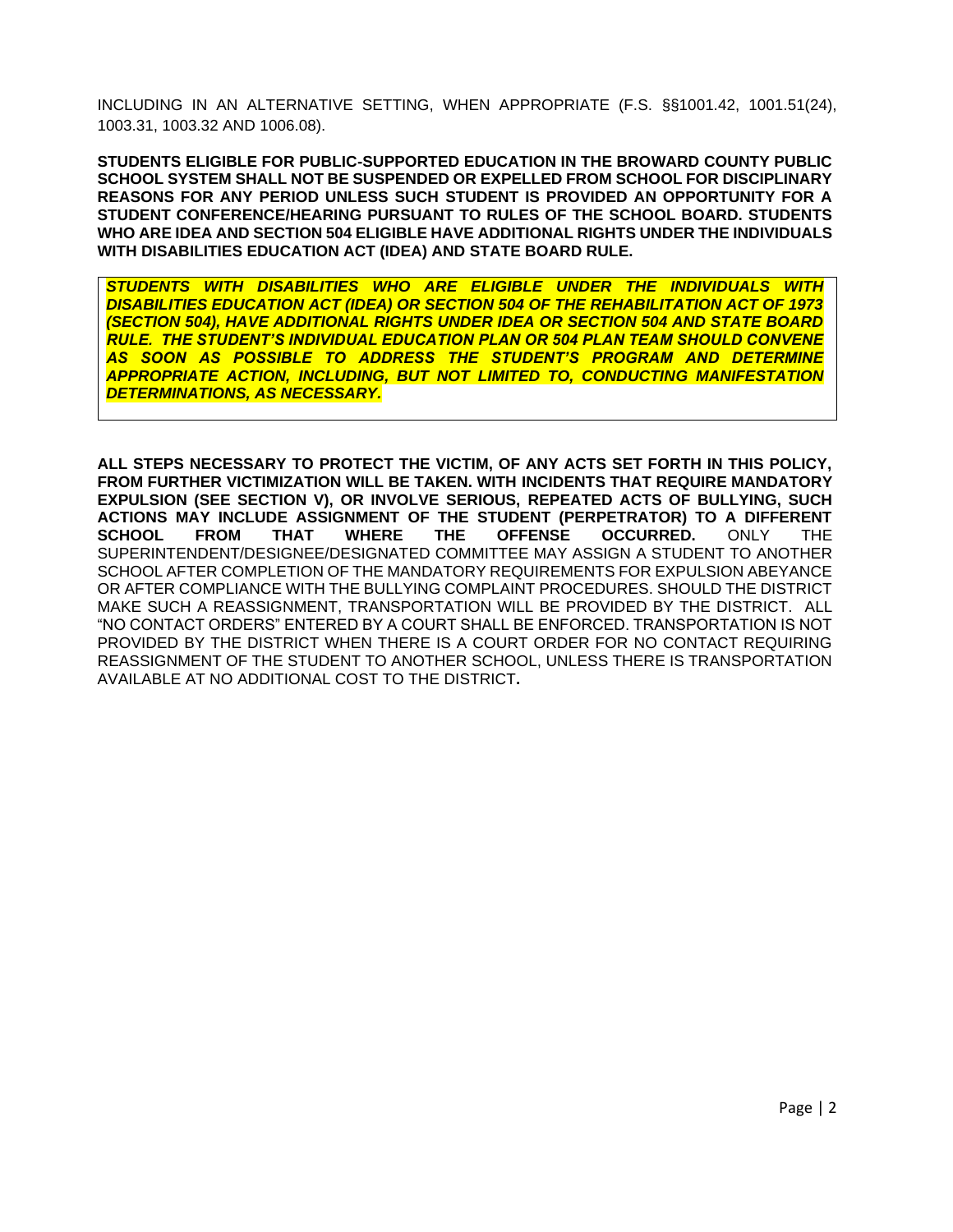**RULES, PROCEDURES AND DEFINITIONS RELATED TO DISCIPLINARY ACTION, SUSPENSION AND EXPULSION ARE ORGANIZED INTO THE FOLLOWING SECTIONS IN THE POLICY:** 

- **SECTION I Offenses Leading to and Procedures for Disciplinary Action, including Suspension, Arrest, The Hope Scholarship Program, Zero Tolerance and PROMISE (Preventing Recidivism through Opportunities, Mentoring, Interventions, Supports and Education)**
- **SECTION II Medications: Over the Counter Medication, Use, Possession, Sale**, **and/or Transmittal Leading to Suspension and Possible Expulsion**
- **SECTION III Drug and Substance Abuse Offenses Leading to Suspension and Possible Expulsion (non-drug and non-substance abuse offenses)**
- **SECTION IV Other Offenses Leading to and Procedures for Suspension and Possible Expulsion**
- **SECTION V Mandatory Expulsion Offenses and Procedures**
- **SECTION VI Reporting to Law Enforcement Requirements**
- **SECTION VII Definitions**

### **SECTION I: OFFENSES LEADING TO AND PROCEDURES FOR DISCIPLINARY ACTION, INCLUDING SUSPENSION, ARREST AND PROMISE (PREVENTING RECIDIVISM THROUGH OPPORTUNITIES, MENTORING, INTERVENTIONS, SUPPORTS AND EDUCATION)**

## **A. OFFENSES/UNACCEPTABLE BEHAVIOR**

A student shall be subject to disciplinary action and/or placement in an assigned School Board approved program as deemed appropriate by the principal/designee when the student commits such acts deemed as "petty acts of misconduct" (i.e., which are not a threat to school safety and do not require consultation with law enforcement (F.S. §1006.13(2)(c)), including, but are not limited to the following:

- 1. Willfully disobeys
- 2. Openly defies authority of a member of the staff
- 3. Uses profane or obscene language
- 4. Repeatedly exhibits behavior that interferes with the teacher's ability to communicate effectively
- 5. Use, possession of tobacco/nicotine or tobacco/nicotine related products, e-cigarette, electronic nicotine delivery system, or similar on school property, school sponsored transportation, or during a school sponsored activity is prohibited

### **B. PROCEDURES FOR DISCIPLINARY ACTION OTHER THAN OUT OF SCHOOL SUSPENSION**

For the commission of any of the above behaviors, principal or designee may implement any of the following disciplinary actions including, but not limited to:

- 1. Conference with the student and parent/guardian
- 2. Counseling
- 3. Detention
- 4. In-school suspension
- 5. Saturday school
- 6. Alternative to suspension, including PROMISE
- 7. Suspension from bus transportation, but not from school
- 8. Restorative Justice
- 9. Civil Citation

Where the use of any of these actions constitutes a change in placement for a student with a disability, the principal or designee must involve the IEP/504 Team in the placement determination.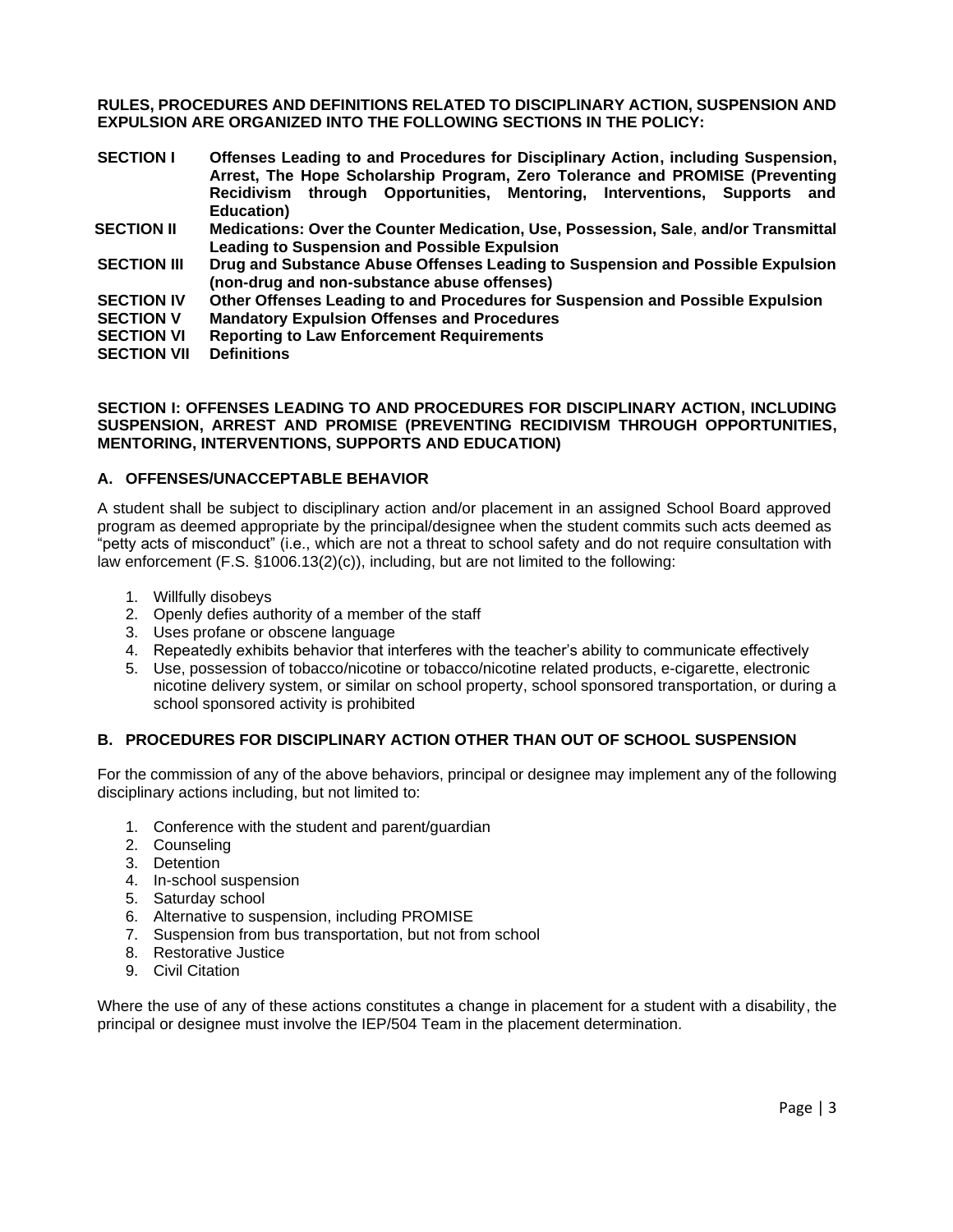# **C. THE HOPE SCHOLARSHIP PROGRAM**

Pursuant to F.S. §1002.40, the Hope Scholarship Program was established to provide the parent of a public school student who was subjected to a specific incident an opportunity to transfer the student to another public school or to request a scholarship for the student to enroll in and attend an eligible private school.

Beginning with the 2018-2019 school year, contingent upon available funds, and on a first come, first-served basis, a student enrolled in a Florida public school in kindergarten through grade 12 is eligible for a scholarship under this program if the student has been subjected to an incident of battery; harassment; hazing; bullying; kidnapping; physical attack; robbery; sexual offenses; sexual harassment; sexual assault; sexual battery; threat or intimidation; or fighting at school.

# **D. PROCEDURES FOR SUSPENSIONS FROM SCHOOL AND SCHOOL ACTIVITIES**

The principal or designee shall have the right to suspend a student from school and/or all school activities for a period of time up to ten (10) days. Students with disabilities (IDEA eligible and 504) cannot be suspended out of school for more than 10 school days in a school year without providing a free and appropriate public education (FAPE). All out-of-school suspensions shall include a provision for schoolwork to be completed (F.S. §1003.01(5)(a)).

School Board Policy 6000.1 provides the provision for make-up work related to suspension.

The following procedures shall be followed for all disciplinary actions:

## **1. Student Conference/Hearing – Due Process**

- a. The student shall be given an oral and/or written notice of the charge(s) against him/her, including the basis for the charge(s).
- b. If the student denies the charge(s), the student shall be given an explanation of the charges and an opportunity to respond.
- c. If a determination has been made that the student should be suspended, the principal/designee shall immediately attempt to contact the parent or guardian by phone and provide documentation of attempted notification.
- d. Notice of the suspension, using the district-approved suspension form, shall be sent within twentyfour (24) business hours from the suspension decision by US Mail or hand-delivered and via email, as necessary to the parent/guardian (F.S. §1006.09(1)(b) or to the student, if the student is not a dependent (18 years or older) student as defined in the Internal Revenue Code §152 or has been emancipated per F.S. §743.015 or whose parent is unknown as per policy 5.5: Attendance.

### **2. Emergency Suspension**

If, in the opinion of the principal/designee, there is justifiable reason to believe that a student conference/hearing prior to suspension is not feasible because the student's presence at school poses a continuing danger or an ongoing threat of disruption to the orderly conduct of school, then the principal/designee may immediately suspend the student and subsequently conduct a student conference/hearing within 72 hours of the student's removal. In the case of a student with a disability, the IEP/504 Team should convene as soon as possible to address the student's program and to determine appropriate action.

### **3. Suspension from School Board Transportation**

The principal/designee shall have the right to suspend a student from bus transportation for recurring, unacceptable bus behavior. The suspension may be for a period of time up to ten consecutive school days. Any further exclusion from bus transportation beyond that described requires School Board approval. When determination has been made that the student will be suspended from bus transportation, the principal/designee shall immediately contact the parent or guardian and provide documentation of notification. In the case of a student with a disability where transportation is an IEP related service or 504 Plan accommodation for the student, suspension from the bus may constitute a change in placement and the student's IEP/504 Team will need to be involved if suspension from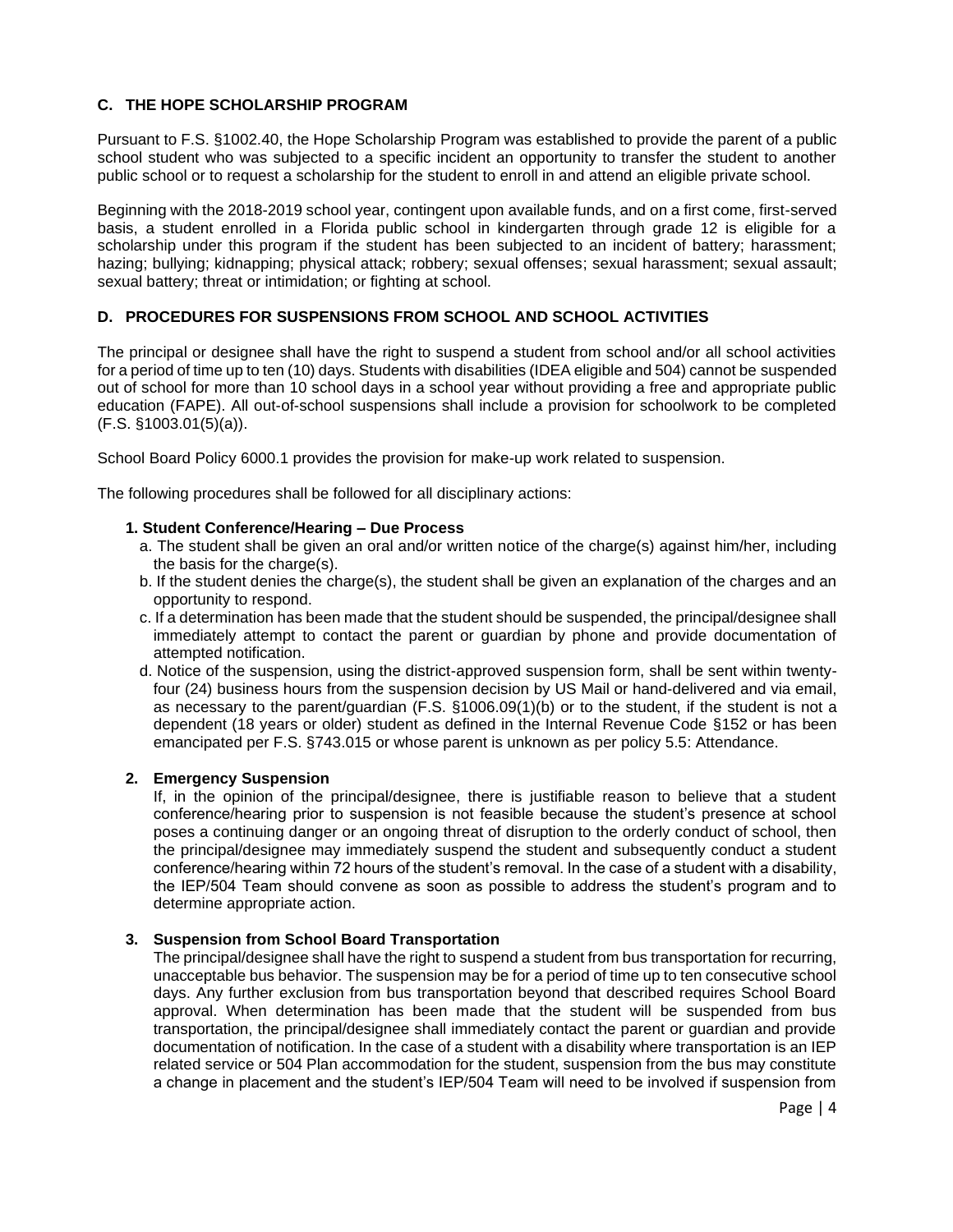the bus will total more than ten (10) school days in the school year.

## **E. PROCEDURE FOR PARENT NOTIFICATION OF STUDENT ARREST WHILE AT SCHOOL OR PARTICIPATING IN A SCHOOL-SPONSORED ACTIVITY**

If the determination is made by law enforcement that a student is to be arrested while at school or participating in a school-sponsored activity, the principal/designee shall contact the parent by phone to provide notification without unnecessary delay. If unsuccessful, repeated attempts shall be made by phone, email or in writing. All attempted notifications, either successful or unsuccessful, shall be documented.

# **F. ZERO TOLERANCE**

Pursuant to F.S. §1006.13, District school boards shall promote a safe and supportive learning environment in schools by protecting students and staff from conduct that poses a threat to school safety. A threat assessment team may use alternatives to expulsion or referral to law enforcement agencies to address disruptive behavior through restitution, civil citation, teen court, neighborhood restorative justice, or similar programs. Zero‐tolerance policies may not be rigorously applied to petty acts of misconduct. Zero‐tolerance policies must apply equally to all students regardless of their economic status, race, or disability.

The threat assessment team shall consult with law enforcement when a student exhibits a pattern of behavior, based upon previous acts or the severity of an act, which would pose a threat to school safety. Refer to Policy 2130: Threat Assessment for more information related to threats.

Notwithstanding, any student who is attending a public school and is adjudicated guilty of or delinquent for, or is found to have committed, regardless of whether adjudication is withheld, or pleads guilty or nolo contendere to, a felony violation of as defined by F.S. §1006.13(6)(a) and, before or at the time of such adjudication, withholding of adjudication, or plea, the offender was attending a school attended by the victim or a sibling of the victim of the offense, the Department of Juvenile Justice shall notify the appropriate district school board of the adjudication or plea, the requirements in this paragraph, and whether the offender is prohibited from attending that school or riding on a school bus whenever the victim or a sibling of the victim is attending the same school or riding on the same school bus, except as provided pursuant to a written disposition order under §985.455(2). Upon receipt of such notice, the district school board shall take appropriate action.

## **G. PREVENTING RECIDIVISM through OPPORTUNITIES, MENTORING, INTERVENTIONS, SUPPORTS and EDUCATION (PROMISE)**

PROMISE is an intervention-based program designed to correct student behaviors that violate this policy or Policy 5.8: Code of Student Conduct through a comprehensive set of supports and education. PROMISE is designed to address these policy violations that rise to the level of entrance into the delinquency system. The intent of PROMISE is to safeguard the student from entering the said system.

PROMISE is a mandatory program, which is eligible to students of at least 11 years of age and/or enrolled in a District 6-12 school program. PROMISE incidents for said students shall accrue through  $12<sup>th</sup>$  grade with a maximum of three (3) referral assignments to the program.

*Note:* 

- *1. The PROMISE program is not intended to limit the discretion of law enforcement.*
- *2. A student who has accrued three cumulative incidents from the list below shall be offered additional intervention support through a community youth program, and referred to the Behavior Intervention Committee, as appropriate.*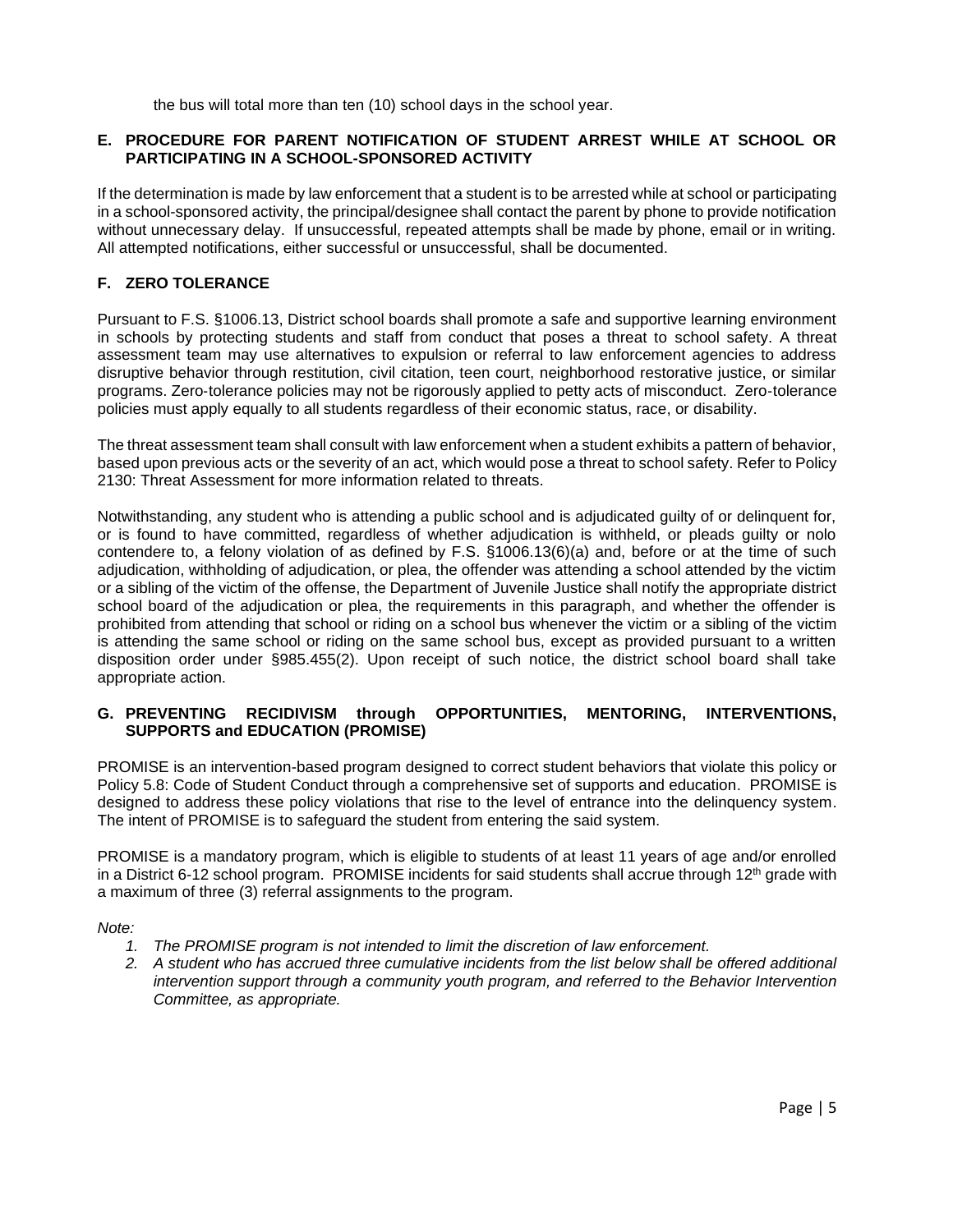The list of PROMISE eligible incidents are outlined below.

- 1. Disruption on Campus-Major
- 2. Trespassing
- 3. Alcohol–Use/Possession
- 4. Alcohol Sale/Attempted Sale/Transmittal
- 5. Drug–Use/Possession
- 6. Drug Paraphernalia
- 7. Fighting-Mutual Combat
- 8. Larceny/Theft-Petty <\$750
- 9. Vandalism/Damage to Property <\$1,000

Although this policy (Policy 5006: Suspension and Expulsion) specifically outlines consequences for drug offenses by incident (i.e. first, second, third offense, etc.), the continuum of consequences for all PROMISE incidents are referenced in the Discipline Matrix (see Policy 5.8: Code of Student Conduct – Appendix A).

For PROMISE eligible incidents/violations: if the parent/student refuses the PROMISE program assignment as outlined in the Discipline Matrix, then the student shall be referred to the Juvenile Justice System of Care. The Juvenile Justice System of Care (JJSC) is an intervention created by an Interagency Agreement of which Broward County Public Schools is a party.

Should the parent/student still refuse to participate in the PROMISE program assignment as outlined in the Discipline Matrix, the child shall be referred to the State Attorney's Office.

When a parent/student accepts the PROMISE program assignment as outlined in the Discipline Matrix, but fails to fulfill the requirements of the program, the parent/student shall be referred to the Juvenile Justice System of Care. Should the parent/student still refuse to complete the program, the child shall be referred to the State Attorney's Office.

## **SECTION II: MEDICATIONS: USE, POSSESSION**, **SALE, AND/OR TRANSMITTAL LEADING TO SUSPENSION AND POSSIBLE EXPULSION**

For incidents within this category, accruals occur by school level (Grades K-2, 3-5, 6-8 and 9-12).

### **General Information - Violations of Policy 6305:**

- School Board Policy 6305, Administration of Medications/Treatments, provides the guidelines for the administration of medication and/or treatment for students receiving prescription and over-the-counter (OTC) medication.
- Prescription medication/treatment and over-the-counter medication require an Authorization for Medication/Treatment Form. The healthcare provider and parent/guardian must complete this form.
- Students with special health conditions, e.g., asthma, diabetes and hypersensitivity, regardless of grade, may carry medication on self, only if approved by their physician and noted on the Authorization for Medication/Treatment Form.

#### *Note: For Grades 9-12 only, self-carry and self-administration of selected over-the-counter (OTC) medication requires that an Authorization for Over-the-Counter (OTC) Medication with Parental Approval Form be completed and signed by the parent/guardian and student annually. Please refer to Policy 6305: Administration of Medications/Treatments for the list of approved self-carry and selfadministration over-the-counter (OTC) medications.*

• All prescription medications and over-the-counter medications, excluding the select authorized OTC medications identified in Policy 6305: Administration of Medications/Treatments, must be transported to the school by the parent/guardian in the original sealed container along with the appropriate Authorization Form signed by the appropriate parties. Therefore, students are prohibited from possessing any medication while on school grounds, participating in school-sponsored activities, or on school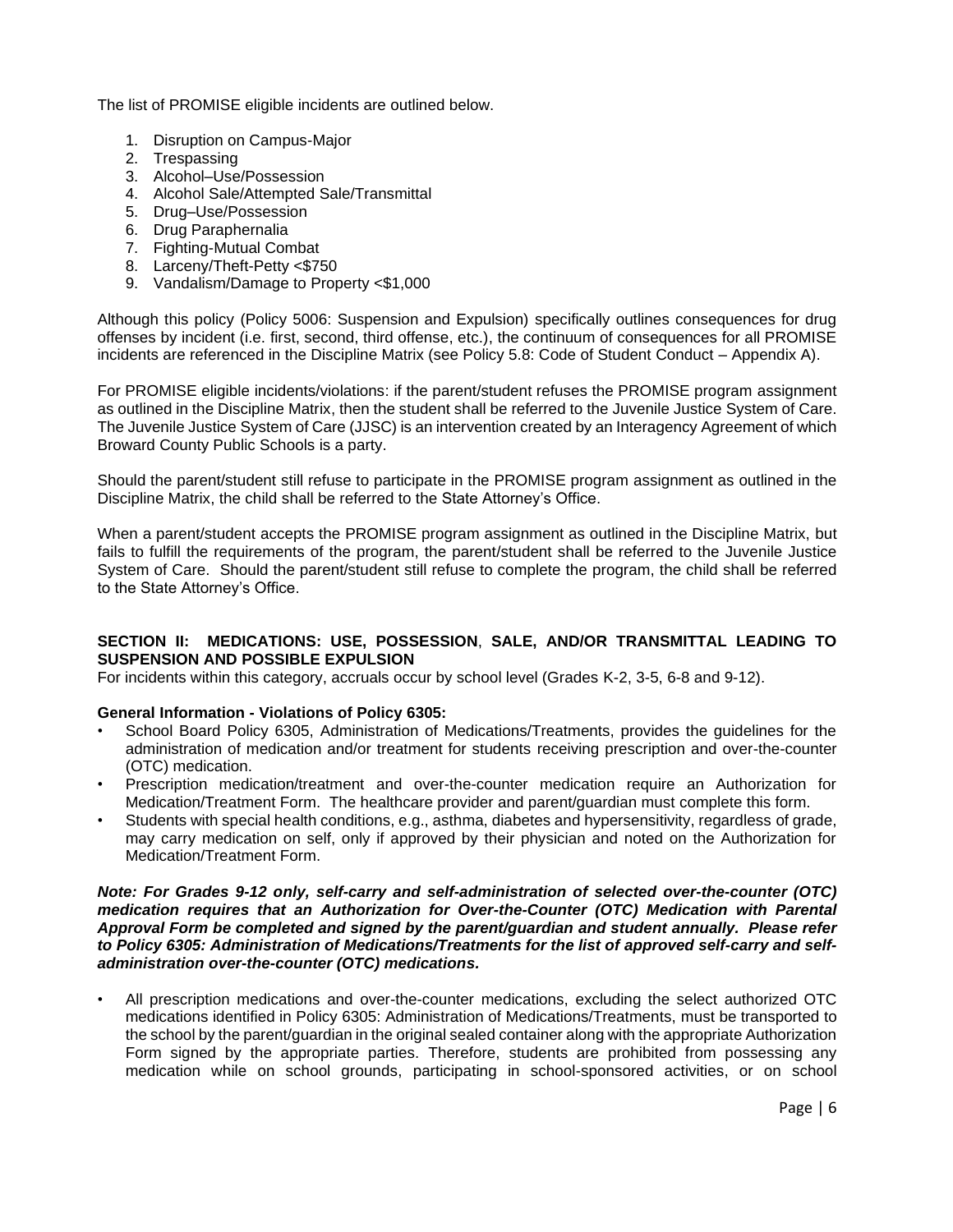transportation without appropriate authorization.

- Students found to be in violation of School Board Policy 6305: Administration of Medications/Treatments shall be subject to the disciplinary action identified below.
- **A. USE AND/OR POSSESSION OF UNAUTHORIZED OVER-THE-COUNTER MEDICATION IS PROHIBITED.**
- **1. First and Second Offense Procedures:** 
	- **a. Elementary students, (Grades K-5):** Upon committing the first or second offense, the substance shall be confiscated from the student. The student shall receive a verbal warning and the parent shall be notified. School administration shall inform the parent of procedures for dispensation of authorized medication.
	- **b. Secondary students (Grades 6-12):** Upon committing the first or second offense, the substance shall be confiscated from the student. The student shall receive a verbal warning and the parent shall be notified. School administration shall inform the parent of procedures for dispensation of authorized medication.
- **2. Third and Subsequent Offenses Procedures:** 
	- **a. Elementary students, (Grades K-5):** Upon committing the third and subsequent offense, the substance shall be confiscated from the student. The parent shall be notified, and the student shall be administered a consequence as outlined by the Discipline Matrix (see Policy 5.8: Code of Student Conduct – Appendix A).
	- **b. Secondary students (Grades 6-12):** Upon committing the third and subsequent offense, the substance shall be confiscated from the student. The parent shall be notified, and the student shall be administered a consequence as outlined by the Discipline Matrix (see Policy 5.8: Code of Student Conduct – Appendix A).

*Note: Use of over-the-counter medication in excess of the manufacturer's recommended dosage limits may be treated as a mood-altering substance and assigned a consequence under Section III of this policy.*

## **B. SALE, ATTEMPTED SALE, AND/OR TRANSMITTAL OF OVER-THE-COUNTER MEDICATION IS PROHIBITED.**

### **1. First Offense Procedures:**

- **a. Elementary students, (Grades K-5):** Upon committing the first offense, the substance shall be confiscated from the student. The parent shall be notified, and the student shall receive a consequence as outlined by the Discipline Matrix (see Policy 5.8: Code of Student Conduct – Appendix A).
- **b. Secondary students (Grades 6-12):** Upon committing the first offense, the substance shall be confiscated from the student. The parent shall be notified, and the student shall receive a consequence as outlined by the Discipline Matrix (see Policy 5.8: Code of Student Conduct – Appendix A).

### **2. Second Offense Procedures:**

- **a. Elementary students, (Grades K-5):** Upon committing the second offense, the substance shall be confiscated from the student. The parent shall be notified, the student shall be referred to the School Counselor and the student shall receive a consequence as outlined by the Discipline Matrix (see Policy 5.8: Code of Student Conduct – Appendix A).
- **b. Secondary students (Grades 6-12):** Upon committing the second offense, the substance shall be confiscated from the student. The parent shall be notified, the student shall be referred to the School Counselor and the student shall receive a consequence as outlined by the Discipline Matrix (see Policy 5.8: Code of Student Conduct – Appendix A).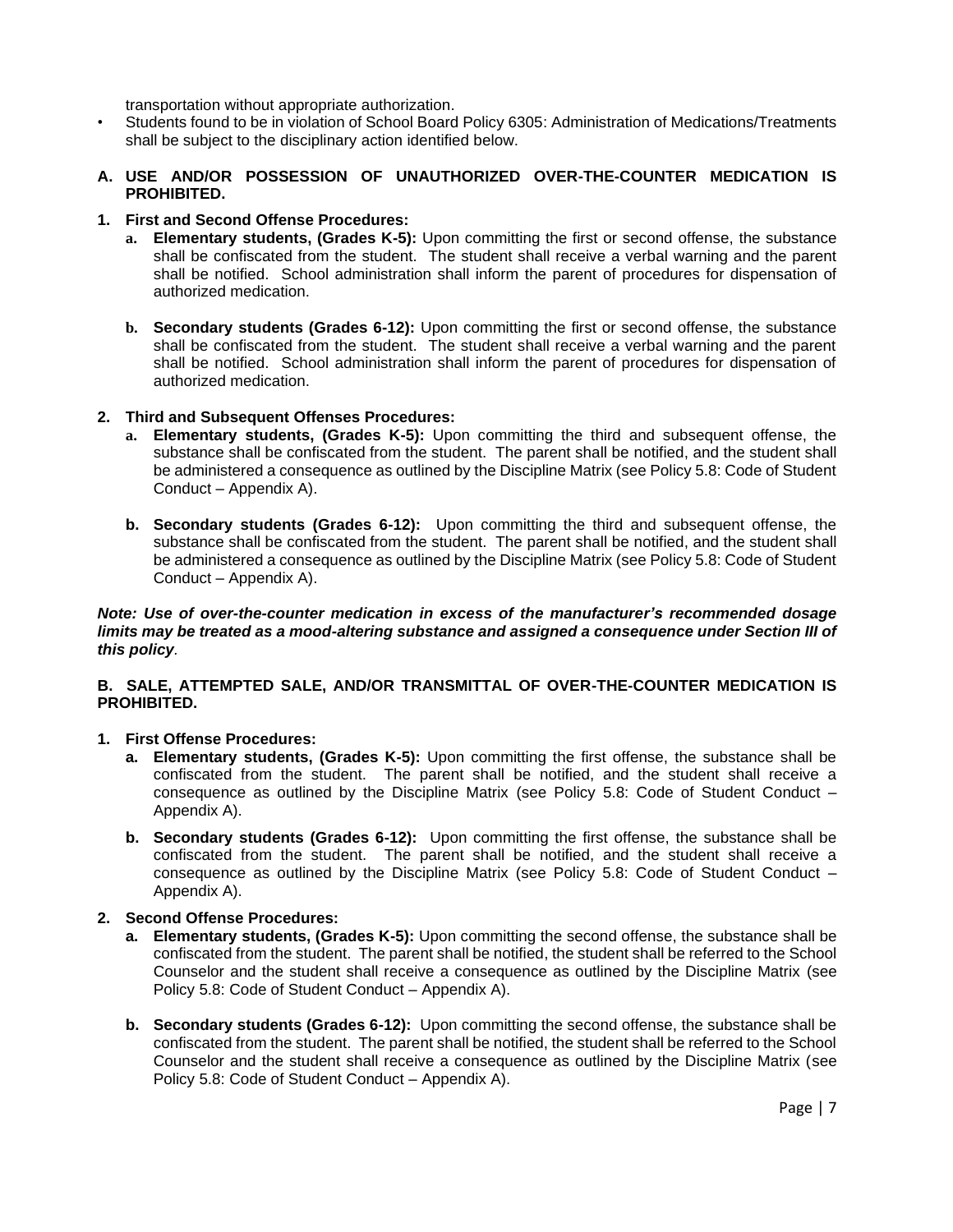## **3. Third and Subsequent Offense Procedures:**

- **a. Elementary students, (Grades K-5):** Upon committing the third and subsequent offense, the substance shall be confiscated from the student. The parent shall be notified, the student shall be referred to the School Counselor and the student shall receive a consequence as outlined by the Discipline Matrix (see Policy 5.8: Code of Student Conduct – Appendix A).
- **b. Secondary students (Grades 6-12):** Upon committing the third and subsequent offense, the substance shall be confiscated from the student. The parent shall be notified, the student shall be referred to the District substance abuse case manager and the student shall receive a consequence as outlined by the Discipline Matrix (see Policy 5.8: Code of Student Conduct – Appendix A).

### **SECTION III: DRUG AND SUBSTANCE ABUSE OFFENSES LEADING TO SUSPENSION AND POSSIBLE EXPULSION OR MANDATORY EXPULSION**

For incidents within this category, accruals occur by school level (Grades K-2, 3-5, 6-8 and 9-12) and require reporting per the School Environmental Safety Incident Reporting (SESIR) guidelines to the Florida Department of Education**.**

## **General Information:**

- Each principal shall post, in a place readily seen by students, a notice stating that a student's locker or other storage area may be subject to search based upon reasonable suspicion of possession of prohibited, unauthorized, or illegal materials/objects or substance and may also result in a search of person, possessions, locker and/or vehicle (F.S. §1006.09(9)).
- School personnel shall report to the principal/designee the suspected unlawful use, possession, transmittal, sale or attempted sale by a student of any drugs, tobacco or tobacco related products, nicotine, e-cigarette, vapor devices or similar, over-the-counter or prescription substances, including any alcoholic beverage or inhalant, and shall be exempt from civil liability when making such reports.
- If a student has been suspended or expelled for a prior drug offense by any in-state or out-of-state public, private, charter or research school, then the disposition of this offense shall constitute a second offense and the procedures for second offenses shall apply.
- Pursuant to F.S. §1006.07(7)(e), if an immediate mental health or substance abuse crisis is suspected, school personnel shall follow policies established by the threat assessment team to engage behavioral health crisis resources.
- In the case of a potential change of placement for a student with a disability, the current school's IEP/504 Team must convene as soon as possible and determine appropriate action.

#### **USE, POSSESSION, SALE, AND/OR TRANSMITTAL OF TOBACCO, TOBACCO PRODUCTS, NICOTINE, E-CIGARETTES, VAPOR DEVICES AND/OR COMPONENTS OF E-CIGARETTES, VAPOR DEVICES OR SIMILAR**

Use, possession, sale, and/or transmittal of tobacco, tobacco products, nicotine, e-cigarette, vapor devices and/or components of vapor devices or similar are prohibited.

### **A. USE, POSSESSION, SALE, AND/OR TRANSMITTAL OF TOBACCO AND/OR TOBACCO PRODUCTS**

### **1. First Offense Procedures:**

- **a. Elementary students, (Grades K-5):** The student shall be issued a one (1) day detention and be referred to the School Counselor.
- **b. Secondary students, (Grades 6-12):** The student shall be issued a one to two (1-2) day in-school suspension and be referred to a school-based intervention support person assigned by the principal/designee.

### **2. Second and Subsequent Offense Procedures:**

**a. Elementary students, (Grades K-5):** The student shall be issued a one to two (1-2) day in-school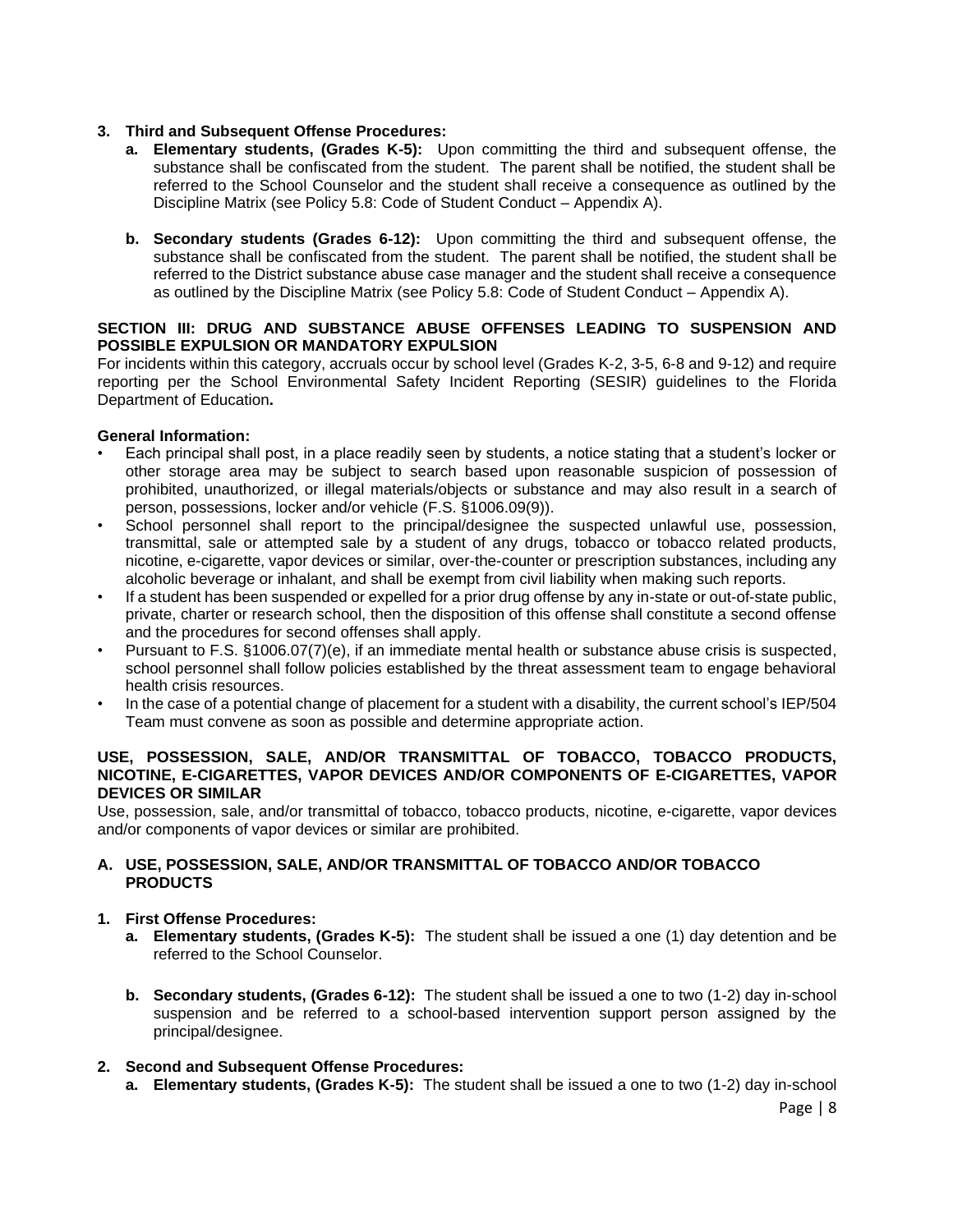suspension and be referred to the District substance abuse case manager.

- **b. Secondary students, (Grades 6-12):** The student shall be issued a three to five (3-5) day in-school suspension and be referred to the District substance abuse case manager.
- **B. USE, POSSESSION, SALE, AND/OR TRANSMITTAL OF NICOTINE, E-CIGARETTES, VAPOR DEVICES AND/OR COMPONENTS OF E-CIGARETTES, VAPOR DEVICES OR SIMILAR**

This section also prohibits and is applicable to any electronic nicotine delivery system/vapor device accessory or clothing.

### **1. First Offense Procedures:**

- **a. Elementary students, (Grades K-5):** The student shall be issued a one (1) day detention and be referred to the School Counselor.
- **b. Secondary students, (Grades 6-12):** The student shall be issued a one to two (1-2) day in-school suspension, complete e-cigarette intervention assignments and be referred to a school-based intervention support person assigned by the principal/designee.

### **2. Second Offense Procedures:**

- **a. Elementary students, (Grades K-5):** The student shall be issued a one to two (1-2) day in-school suspension and be referred to the District substance abuse case manager.
- **b. Secondary students, (Grades 6-12):** The student shall be suspended from the regular school program for six (6) days and referred to the District substance abuse case manager who shall refer the student to an appropriate treatment program. Three (3) days of the suspension shall be waived if the student attends the assigned Alternative to External Suspension (AES) program and completes the prescribed e-cigarette intervention assignments within the first three (3) days. If the student is unsuccessful in completing the prescribed e-cigarette intervention assignments within the first three (3) days, then the student shall continue to attend the AES program for the remaining three (3) days of the six (6) day suspension assignment.

### **3. Third Offense Procedures:**

- **a. Elementary students, (Grades K-5):** The student shall be issued a one to two (1-2) day in-school suspension and be referred to the District substance abuse case manager.
- **b. Secondary students, (Grades 6-12):** The student shall be suspended from the regular school program for ten (10) days and recommended for expulsion. The student shall be placed on a Probationary Substance Contract in lieu of an expulsion abeyance program. The Expulsion Abeyance Program will not be required if the student successfully completes the requirements of the Probationary Substance Contract while at a regular school program. The District substance abuse case manager shall monitor/verify that the student remains in compliance with the terms of the Probationary Substance Contract.

If the student violates the terms of the Probationary Substance Contract then the student shall be placed in an expulsion abeyance program, with Substance Workback, for a period of one (1) calendar year commencing with the date of the offense. The expulsion shall be held in abeyance if the student completes the District approved treatment program with a certified addiction professional. The student may return to a regular school program upon successful completion of the prescribed treatment program. The District substance abuse case manager shall monitor/verify that the student has completed the prescribed program. If the student fails to complete the prescribed program, the full term of the expulsion abeyance program shall be implemented.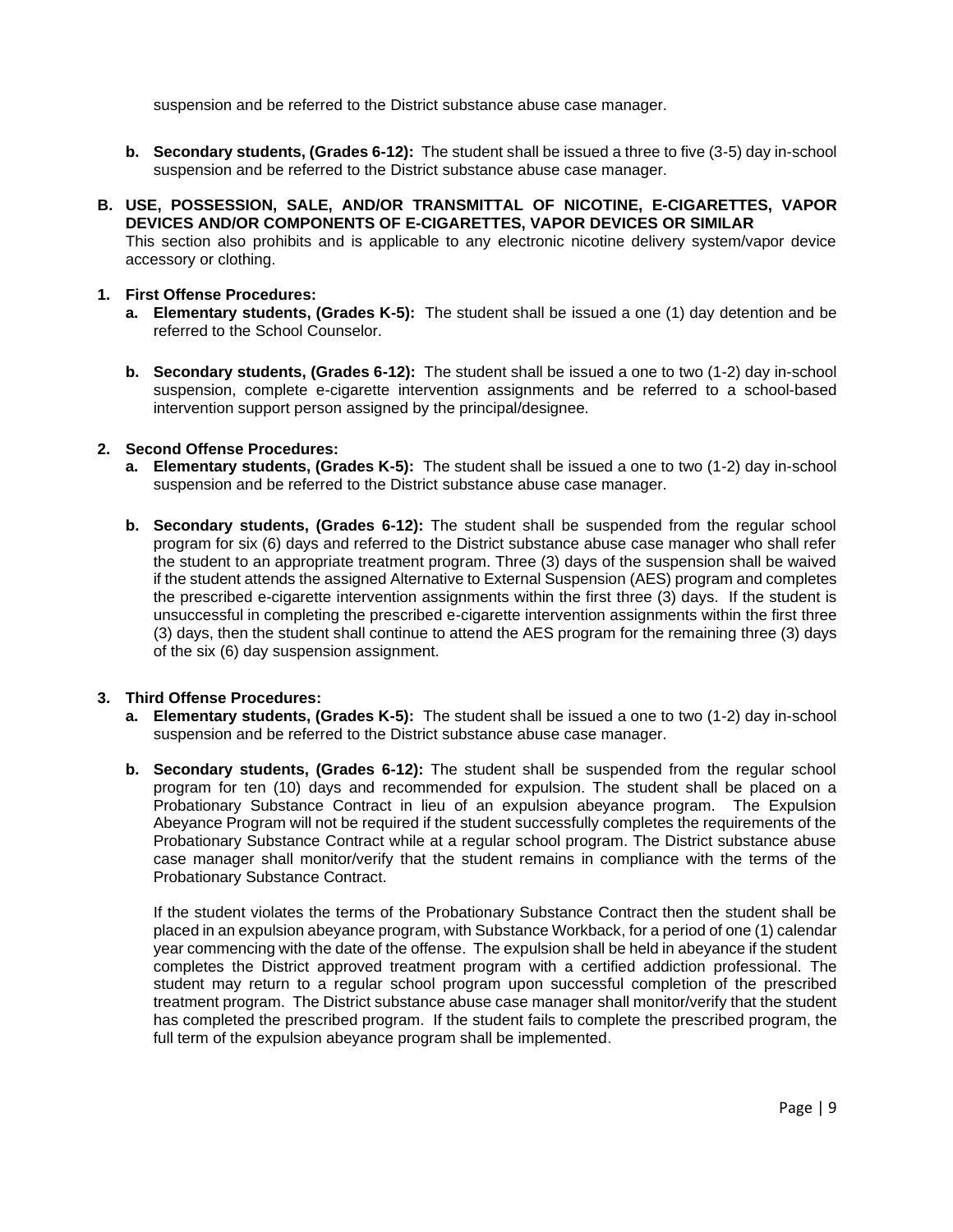### **4. Fourth and Subsequent Offense Procedures:**

- **a. Elementary students, (Grades K-5):** The student shall be issued a one to two (1-2) day in-school suspension and be referred to the District substance abuse case manager.
- **b. Secondary students, (Grades 6-12):** The student shall be suspended from the regular school program for ten (10) days and expulsion shall be mandatory. The student shall be placed in the Expulsion Abeyance Program for a period of one (1) calendar year commencing with the date of the offense, with Substance Workback. The expulsion shall be held in abeyance if the student completes the District approved treatment program with a certified addiction professional. The District substance abuse case manager shall monitor/verify that the student has completed the prescribed program. The student may return to a regular school program upon successful completion of the prescribed rehabilitation or treatment program.

**Note: Substances/drugs deemed illegal under Chapter 893, are drugs or controlled substances that constitute a felony under Florida statute. This includes types of cannabis, including, but not limited to, marijuana and hemp, and derivatives of such, including, but not limited to THC and CBD products. Refer to consequences for Unauthorized Substances for drugs and/or Drug Paraphernalia for any electronic nicotine delivery system/vapor device which is used with a drug as outlined by Chapter 893.** 

**C. USE AND/OR POSSESSION OF LEAF MARIJUANA (LESS THAN 20 GRAMS), ALCOHOL, AND/OR OTHER MOOD-ALTERING SUBSTANCES**

Use and/or possession of leaf marijuana (less than 20g), alcohol/alcoholic beverages, and/or other mood-altering substances are prohibited.

### **1. First Offense Procedures:**

- **a. Elementary students, (Grades K-5):** The student shall be suspended from the regular school program for four (4) days and referred to the District substance abuse case manager who shall refer the student to an appropriate counseling program. Two (2) days of the suspension shall be waived if the student attends a counseling program as authorized by the District substance abuse case manager. If the student does not complete the recommended counseling program, the remaining days of the initial four (4) day suspension shall be imposed.
- **b. Secondary students, (Grades 6-12):** The student shall be suspended from the regular school program for six (6) days and referred to the District substance abuse case manager who shall refer the student to an appropriate counseling program. Three (3) days of the suspension shall be waived if the student attends a counseling program as authorized by the District substance abuse case manager. If the student does not complete the recommended counseling program, the remaining days of the initial six (6) day suspension shall be imposed.

### **2. Second Offense Procedures:**

**a. Elementary students, (Grades K-5):** The student shall be suspended from the regular school program for ten (10) days and referred for the Behavior Intervention Program via the Expulsion Abeyance Office. The student shall be placed on a Probationary Substance Contract in lieu of the Behavior Intervention Program Assignment via the Expulsion Abeyance Office. The Behavior Intervention Program via the Expulsion Abeyance Office will not be required if the student successfully completes the requirements of the Probationary Substance Contract while at a regular school program. The District substance abuse case manager shall monitor/verify that the student remains in compliance with the terms of the Probationary Substance Contract.

If the student violates the terms of the Probationary Substance Contract then the student shall be placed in a Behavior Intervention Program via the Expulsion Abeyance Office, with Substance Workback, for a period of one (1) calendar year commencing with the date of the offense. The student shall complete the state-certified drug/alcohol rehabilitation or treatment program with a certified addiction professional. The student may return to a regular school program upon successful completion of the prescribed rehabilitation or treatment program. The District substance abuse case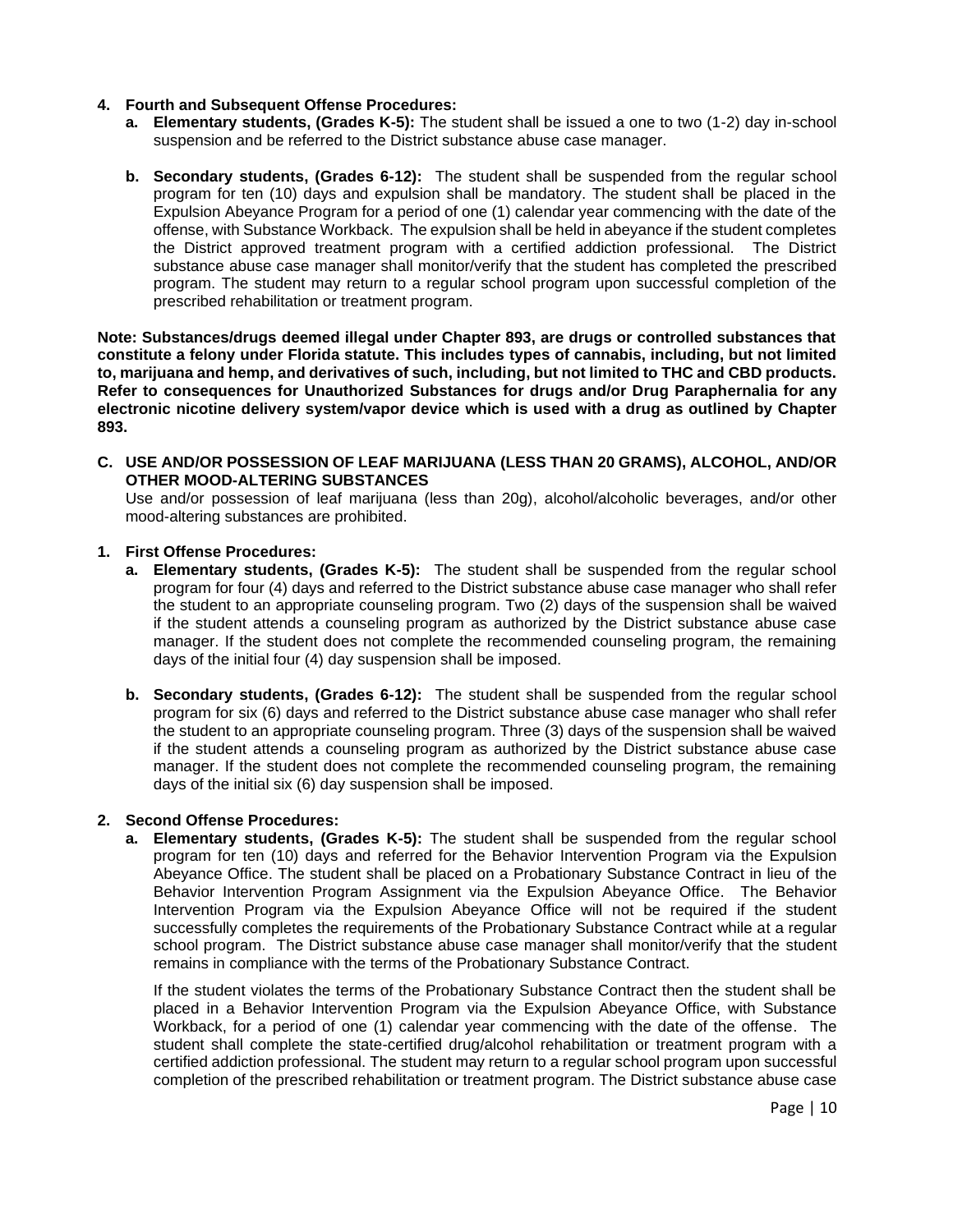manager shall monitor/verify that the student has completed the program. If the student fails to complete the state-certified drug/alcohol rehabilitation or treatment program, the full term of the Behavior Intervention Program Assignment shall be implemented.

**b. Secondary students, (Grades 6-12):** The student shall be suspended from the regular school program for ten (10) days and recommended for expulsion. The student shall be placed on a Probationary Substance Contract in lieu of an expulsion abeyance program. The Expulsion Abeyance Program will not be required if the student successfully completes the requirements of the Probationary Substance Contract while at a regular school program. The District substance abuse case manager shall monitor/verify that the student remains in compliance with the terms of the Probationary Substance Contract.

If the student violates the terms of the Probationary Substance Contract then the student shall be placed in an expulsion abeyance program, with Substance Workback, for a period of one (1) calendar year commencing with the date of the offense. The expulsion shall be held in abeyance if the student completes the state-certified drug/alcohol rehabilitation or treatment program with a certified addiction professional. The student may return to a regular school program upon successful completion of the prescribed rehabilitation or treatment program. The District substance abuse case manager shall monitor/verify that the student has completed the prescribed program. If the student fails to complete the state-certified drug/alcohol rehabilitation or treatment program, the full term of the expulsion abeyance program shall be implemented.

### **3. Third and Subsequent Offenses Procedures:**

- **a. Elementary students, (Grades K-5):** The student shall be suspended from the regular school program for ten (10) days and recommended for the Behavior Intervention Program via the Expulsion Abeyance Office, for a period of one (1) calendar year commencing with the date of the offense, (F.S. §1006.09(3)), with Substance Workback. The student shall complete the District approved or state-certified drug/alcohol rehabilitation or treatment program with a certified addiction professional. The District substance abuse case manager shall monitor/verify that the student has completed the program. The student may return to a regular school program upon successful completion of the prescribed rehabilitation or treatment program.
- **b. Secondary students, (Grades 6-12):** The student shall be suspended from the regular school program for ten (10) days and expulsion shall be mandatory (F.S. §1006.09(3)). The student shall be placed in the Expulsion Abeyance Program for a period of one (1) calendar year commencing with the date of the offense, with Substance Workback. The expulsion shall be held in abeyance if the student completes the District approved or state-certified drug/alcohol rehabilitation or treatment program with a certified addiction professional. The District substance abuse case manager shall monitor/verify that the student has completed the program. The student may return to a regular school program upon successful completion of the prescribed rehabilitation or treatment program.

### **D. BEING UNDER THE INFLUENCE OF LEAF MARIJUANA, ALCOHOL, AND/OR OTHER MOOD-ALTERING SUBSTANCES**

Being under the influence of leaf marijuana, alcohol/alcoholic beverages, and/or other mood-altering substances, are prohibited.

### **1. First Offense Procedures:**

**a. Elementary students, (Grades K-5):** The student shall be suspended from the regular school program for four (4) days and referred to the District substance abuse case manager who shall refer the student to an appropriate counseling program. Two (2) days of the suspension shall be waived if the student attends a counseling program as authorized by the District substance abuse case manager. If the student does not complete the recommended counseling program, the remaining days of the initial four (4) day suspension shall be imposed.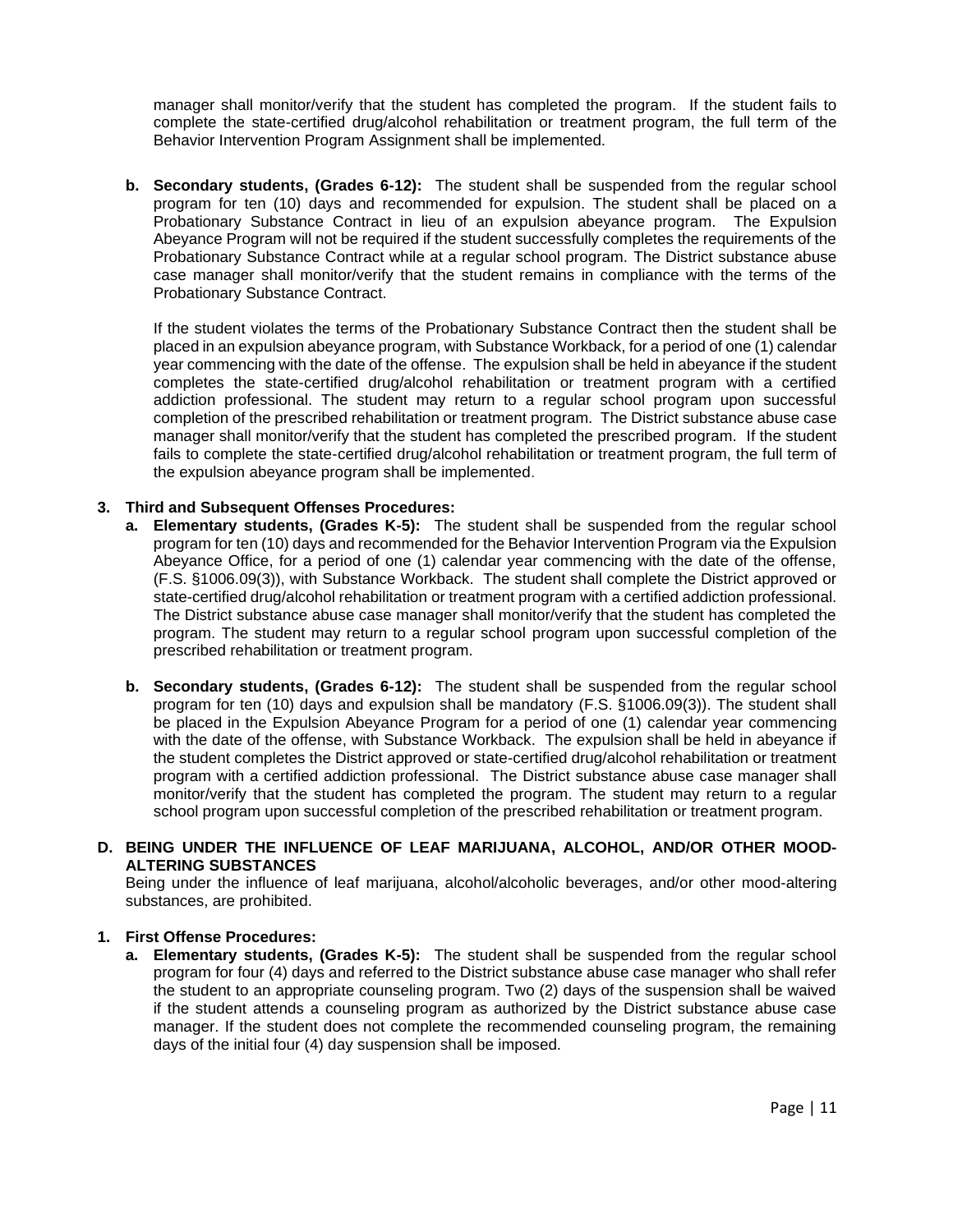**b. Secondary students, (Grades 6-12):** The student shall be suspended from the regular school program for six (6) days and referred to the District substance abuse case manager who shall refer the student to an appropriate counseling program. Three (3) days of the suspension shall be waived if the student attends a counseling program as authorized by the District substance abuse case manager. If the student does not complete the recommended counseling program, the remaining days of the initial six (6) day suspension shall be imposed.

## **2. Second Offense Procedures:**

**a. Elementary students, (Grades K-5):** The student shall be suspended from the regular school program for ten (10) days and referred for the Behavior Intervention Program via the Expulsion Abeyance Office. The student shall be placed on a Probationary Substance Contract in lieu of the Behavior Intervention Program Assignment via the Expulsion Abeyance Office. The Behavior Intervention Program via the Expulsion Abeyance Office will not be required if the student successfully completes the requirements of the Probationary Substance Contract while at a regular school program. The District substance abuse case manager shall monitor/verify that the student remains in compliance with the terms of the Probationary Substance Contract.

If the student violates the terms of the Probationary Substance Contract then the student shall be placed in a Behavior Intervention Program via the Expulsion Abeyance Office, with Substance Workback, for a period of one (1) calendar year commencing with the date of the offense. The student shall complete the state-certified drug/alcohol rehabilitation or treatment program with a certified addiction professional. The student may return to a regular school program upon successful completion of the prescribed rehabilitation or treatment program. The District substance abuse case manager shall monitor/verify that the student has completed the program. If the student fails to complete the state-certified drug/alcohol rehabilitation or treatment program, the full term of the Behavior Intervention Program Assignment shall be implemented.

**b. Secondary students, (Grades 6-12):** The student shall be suspended from the regular school program for ten (10) days and expulsion shall be mandatory. The student shall be placed on a Probationary Substance Contract in lieu of an expulsion abeyance program. The Expulsion Abeyance Program will not be required if the student successfully completes the requirements of the Probationary Substance Contract while at a regular school program. The District substance abuse case manager shall monitor/verify that the student remains in compliance with the terms of the Probationary Substance Contract.

If the student violates the terms of the Probationary Substance Contract then the student shall be placed in an expulsion abeyance program, with Substance Workback, for a period of one (1) calendar year commencing with the date of the offense. The expulsion shall be held in abeyance if the student completes the state-certified drug/alcohol rehabilitation or treatment program with a certified addiction professional. The student may return to a regular school program upon successful completion of the prescribed rehabilitation or treatment program. The District substance abuse case manager shall monitor/verify that the student has completed the prescribed program. If the student fails to complete the state-certified drug/alcohol rehabilitation or treatment program, the full term of the expulsion abeyance program shall be implemented.

# **3. Third and Subsequent Offenses Procedures:**

**a. Elementary students, (Grades K-5):** The student shall be suspended from the regular school program for ten (10) days and recommended for the Behavior Intervention Program via the Expulsion Abeyance Office, for a period of one (1) calendar year commencing with the date of the offense, (F.S. §1006.09(3)), with Substance Workback. The student shall complete the District approved or state-certified drug/alcohol rehabilitation or treatment program with a certified addiction professional. The District substance abuse case manager shall monitor/verify that the student has completed the program. The student may return to a regular school program upon successful completion of the prescribed rehabilitation or treatment program.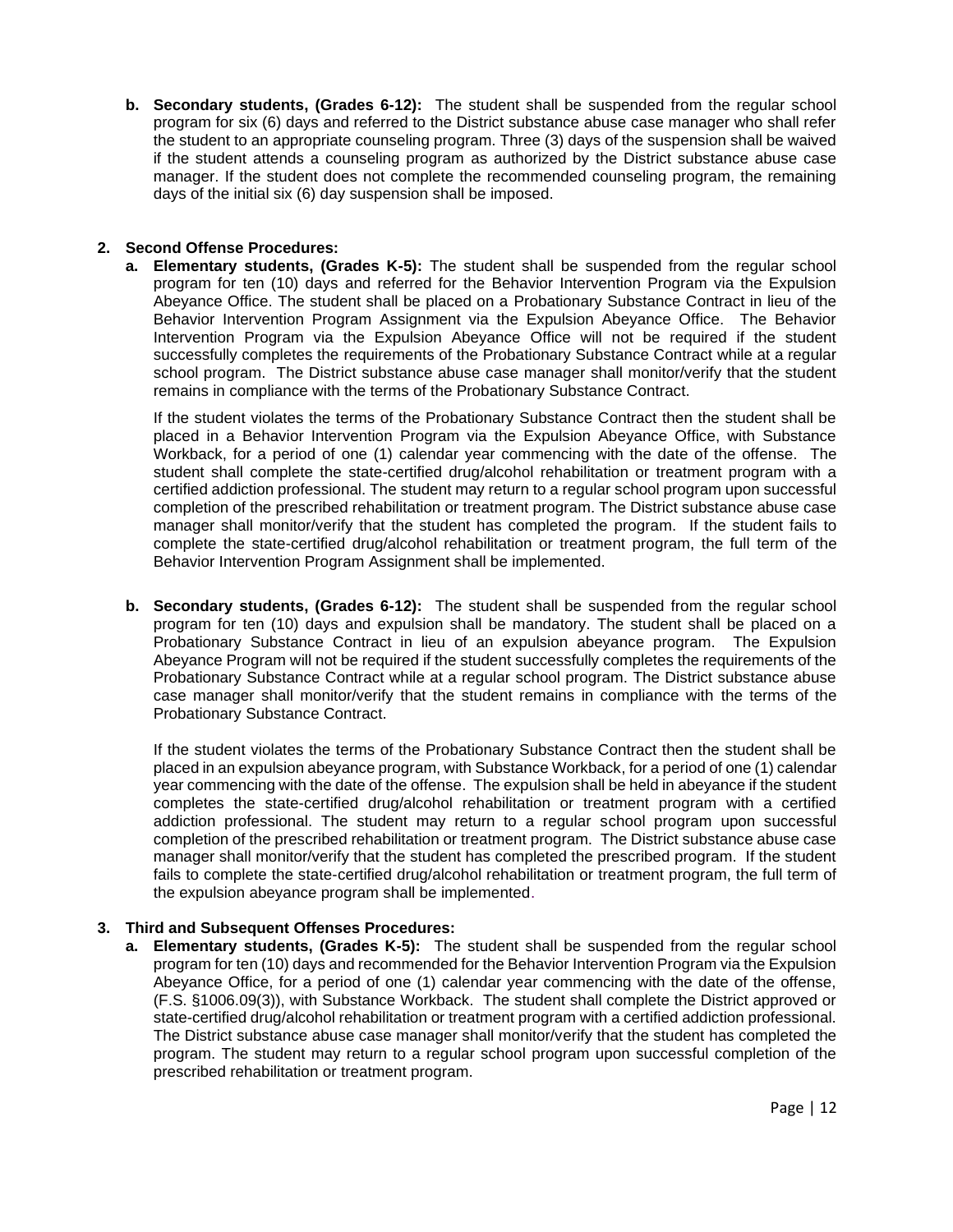**b. Secondary students, (Grades 6-12):** The student shall be suspended from the regular school program for ten (10) days and expulsion shall be mandatory (F.S. §1006.09(3)). The student shall be placed in the Expulsion Abeyance Program for a period of one (1) calendar year commencing with the date of the offense, with Substance Workback. The expulsion shall be held in abeyance if the student completes the District approved or state-certified drug/alcohol rehabilitation or treatment program with a certified addiction professional. The District substance abuse case manager shall monitor/verify that the student has completed the program. The student may return to a regular school program upon successful completion of the prescribed rehabilitation or treatment program.

### **E. USE/POSSESSION/SALE/ATTEMPTED SALE/TRANSMITTAL OF DRUG PARAPHERNALIA**

This incident is in alignment with Chapter 893.147 and is also applicable to electronic nicotine delivery systems/vapor devices which are used with a drug as outlined by Chapter 893.

## **1. First and Second Offense Procedures:**

- **a. Elementary students, (Grades K-5):** The student shall be suspended from the regular school program for four (4) days and referred to the District substance abuse case manager who shall refer the student to an appropriate counseling program. Two (2) days of the suspension shall be waived if the student attends a counseling program as authorized by the District substance abuse case manager. If the student does not complete the recommended counseling program, the remaining days of the initial four (4) day suspension shall be imposed.
- **b. Secondary students, (Grades 6-12):** The student shall be suspended from the regular school program for six (6) days and referred to the District substance abuse case manager who shall refer the student to an appropriate counseling program. Three (3) days of the suspension shall be waived if the student attends a counseling program as authorized by the District substance abuse case manager. If the student does not complete the recommended counseling program, the remaining days of the initial six (6) day suspension shall be imposed.

### **2. Third Offense Procedures:**

**a. Elementary students, (Grades K-5):** The student shall be suspended from the regular school program for ten (10) days and referred for the Behavior Intervention Program via the Expulsion Abeyance Office. The student shall be placed on a Probationary Substance Contract in lieu of the Behavior Intervention Program Assignment via the Expulsion Abeyance Office. The Behavior Intervention Program via the Expulsion Abeyance Office will not be required if the student successfully completes the requirements of the Probationary Substance Contract while at a regular school program. The District substance abuse case manager shall monitor/verify that the student remains in compliance with the terms of the Probationary Substance Contract.

If the student violates the terms of the Probationary Substance Contract then the student shall be placed in a Behavior Intervention Program via the Expulsion Abeyance Office, with Substance Workback, for a period of one (1) calendar year commencing with the date of the offense. The student shall complete the state-certified drug/alcohol rehabilitation or treatment program with a certified addiction professional. The student may return to a regular school program upon successful completion of the prescribed rehabilitation or treatment program. The District substance abuse case manager shall monitor/verify that the student has completed the program. If the student fails to complete the state-certified drug/alcohol rehabilitation or treatment program, the full term of the Behavior Intervention Program Assignment shall be implemented.

**b. Secondary students, (Grades 6-12):** The student shall be suspended from the regular school program for ten (10) days and recommended for expulsion. The student shall be placed on a Probationary Substance Contract in lieu of an expulsion abeyance program. The Expulsion Abeyance Program will not be required if the student successfully completes the requirements of the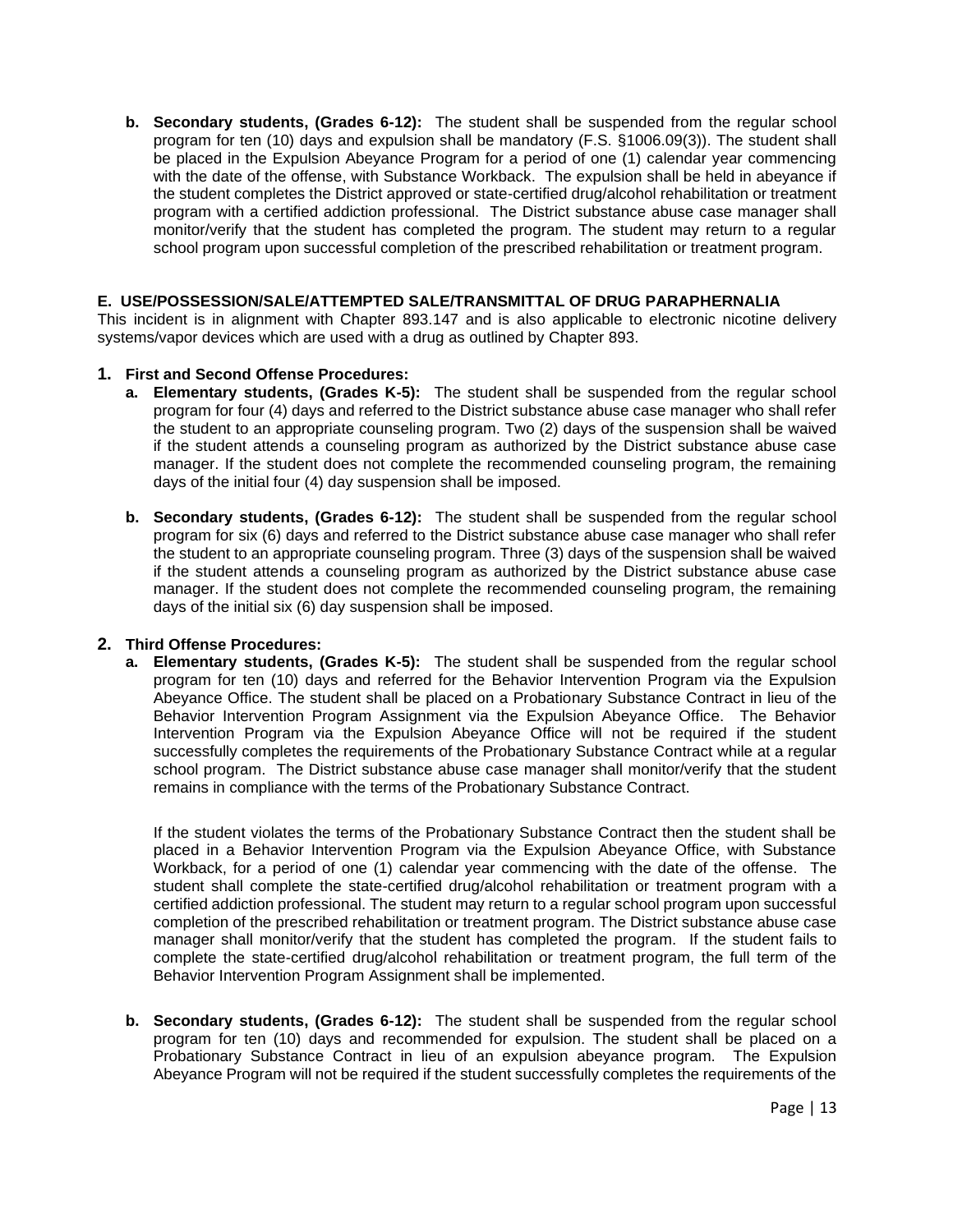Probationary Substance Contract while at a regular school program. The District substance abuse case manager shall monitor/verify that the student remains in compliance with the terms of the Probationary Substance Contract.

If the student violates the terms of the Probationary Substance Contract then the student shall be placed in an expulsion abeyance program, with Substance Workback, for a period of one (1) calendar year commencing with the date of the offense. The expulsion shall be held in abeyance if the student completes the state-certified drug/alcohol rehabilitation or treatment program with a certified addiction professional. The student may return to a regular school program upon successful completion of the prescribed rehabilitation or treatment program. The District substance abuse case manager shall monitor/verify that the student has completed the prescribed program. If the student fails to complete the state-certified drug/alcohol rehabilitation or treatment program, the full term of the expulsion abeyance program shall be implemented.

## **3. Fourth and Subsequent Offense Procedures:**

- **a. Elementary students, (Grades K-5):** The student shall be suspended from the regular school program for ten (10) days and recommended for the Behavior Intervention Program via the Expulsion Abeyance Office, for a period of one (1) calendar year commencing with the date of the offense, with Substance Workback. The student shall complete the District approved or state-certified drug/alcohol rehabilitation or treatment program with a certified addiction professional. The District substance abuse case manager shall monitor/verify that the student has completed the program. The student may return to a regular school program upon successful completion of the prescribed rehabilitation or treatment program.
- **b. Secondary students, (Grades 6-12):** The student shall be suspended from the regular school program for ten (10) days and recommended for expulsion. The student shall be placed in the Expulsion Abeyance Program for a period of one (1) calendar year commencing with the date of the offense, with Substance Workback. The expulsion shall be held in abeyance if the student completes the District approved or state-certified drug/alcohol rehabilitation or treatment program with a certified addiction professional. The District substance abuse case manager shall monitor/verify that the student has completed the program. The student may return to a regular school program upon successful completion of the prescribed rehabilitation or treatment program.

### **F. USE/POSSESSION OF UNAUTHORIZED SUBSTANCES ARE PROHIBITED**

**For the purposes of this policy, unauthorized substances refers to prescription medication not prescribed for the student who is in possession of the medication, or any prescription medication not authorized by Policy 6305, substances/drugs deemed illegal under Chapter 893, are drugs or controlled substances that constitute a felony under Florida statute, are types of cannabis , including, but not limited to, marijuana and hemp, and derivatives of such, including, but not limited to THC and CBD products.** 

*Note: Students violating Policy 6305: Administration of Medications/Treatments, by possessing or using their own prescription medication, as governed by this policy, and is in violation of Policy 6305, on school grounds, on school transportation, or at a school-sponsored activity, shall be issued a 10 day suspension. However, upon verification of prescription by the school principal/administrative designee, the recommendation for expulsion may be withheld by the school.*

*Students violating Policy 6305.1: Medical Marijuana/Low THC Cannabis Use to Qualified Students in Schools, by possessing or using their own substance as governed by this policy, in violation of Policy 6305.1, on school grounds or at a school-sponsored activity, shall be issued a 10-day suspension. However, upon verification of prescription by the school principal/administrative designee, the recommendation for expulsion may be withheld by the school.*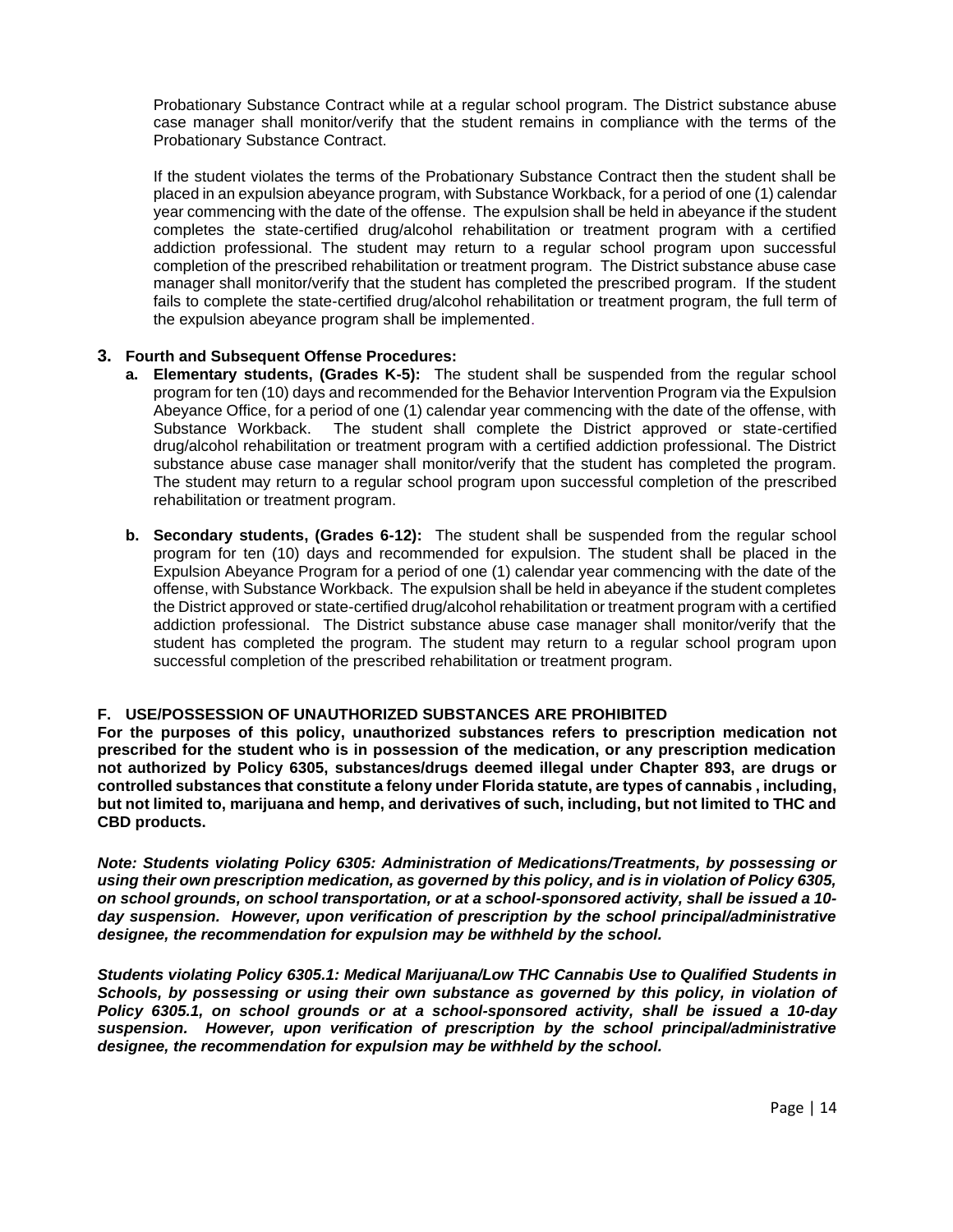## **1. First Offense Procedures:**

**a. Elementary students, (Grades K-5):** The student shall be suspended from the regular school program for ten (10) days and referred for the Behavior Intervention Program via the Expulsion Abeyance Office. The student shall be placed on a Probationary Substance Contract in lieu of the Behavior Intervention Program Assignment via the Expulsion Abeyance Office. The Behavior Intervention Program via the Expulsion Abeyance Office will not be required if the student successfully completes the requirements of the Probationary Substance Contract while at a regular school program. The District substance abuse case manager shall monitor/verify that the student remains in compliance with the terms of the Probationary Substance Contract.

If the student violates the terms of the Probationary Substance Contract then the student shall be placed in a Behavior Intervention Program via the Expulsion Abeyance Office, with Substance Workback, for a period of one (1) calendar year commencing with the date of the offense. The student shall complete the state-certified drug/alcohol rehabilitation or treatment program with a certified addiction professional. The student may return to a regular school program upon successful completion of the prescribed rehabilitation or treatment program. The District substance abuse case manager shall monitor/verify that the student has completed the program. If the student fails to complete the state-certified drug/alcohol rehabilitation or treatment program, the full term of the Behavior Intervention Program Assignment shall be implemented.

**b. Secondary students, (Grades 6-12):** The student shall be suspended from the regular school program for ten (10) days and recommended for expulsion. The student shall be placed on a Probationary Substance Contract in lieu of an expulsion abeyance program. The Expulsion Abeyance Program will not be required if the student successfully completes the requirements of the Probationary Substance Contract while at a regular school program. The District substance abuse case manager shall monitor/verify that the student remains in compliance with the terms of the Probationary Substance Contract.

If the student violates the terms of the Probationary Substance Contract then the student shall be placed in an expulsion abeyance program, with Substance Workback, for a period of one (1) calendar year commencing with the date of the offense. The expulsion shall be held in abeyance if the student completes the state-certified drug/alcohol rehabilitation or treatment program with a certified addiction professional. The student may return to a regular school program upon successful completion of the prescribed rehabilitation or treatment program. The District substance abuse case manager shall monitor/verify that the student has completed the prescribed program. If the student fails to complete the state-certified drug/alcohol rehabilitation or treatment program, the full term of the expulsion abeyance program shall be implemented.

### **2. Second and Subsequent Offense Procedures:**

- **a. Elementary students, (Grades K-5):** The student shall be suspended from the regular school program for ten (10) days and recommended for the Behavior Intervention Program via the Expulsion Abeyance Office, for a period of one (1) calendar year commencing with the date of the offense, with Substance Workback. The student shall complete the District approved or state-certified drug rehabilitation or treatment program with a certified addiction professional. The District substance abuse case manager shall monitor/verify that the student has completed the program. The student may return to a regular school program upon successful completion of the prescribed rehabilitation or treatment program.
- **b. Secondary students, (Grades 6-12):** The student shall be suspended from the regular school program for ten (10) days and expulsion shall be mandatory. The student shall be placed in the Expulsion Abeyance Program for a period of one (1) calendar year commencing with the date of the offense, with Substance Workback. The student shall complete the District approved or state-certified drug rehabilitation or treatment program with a certified addiction professional. The District substance abuse case manager shall monitor/verify that the student has completed the program.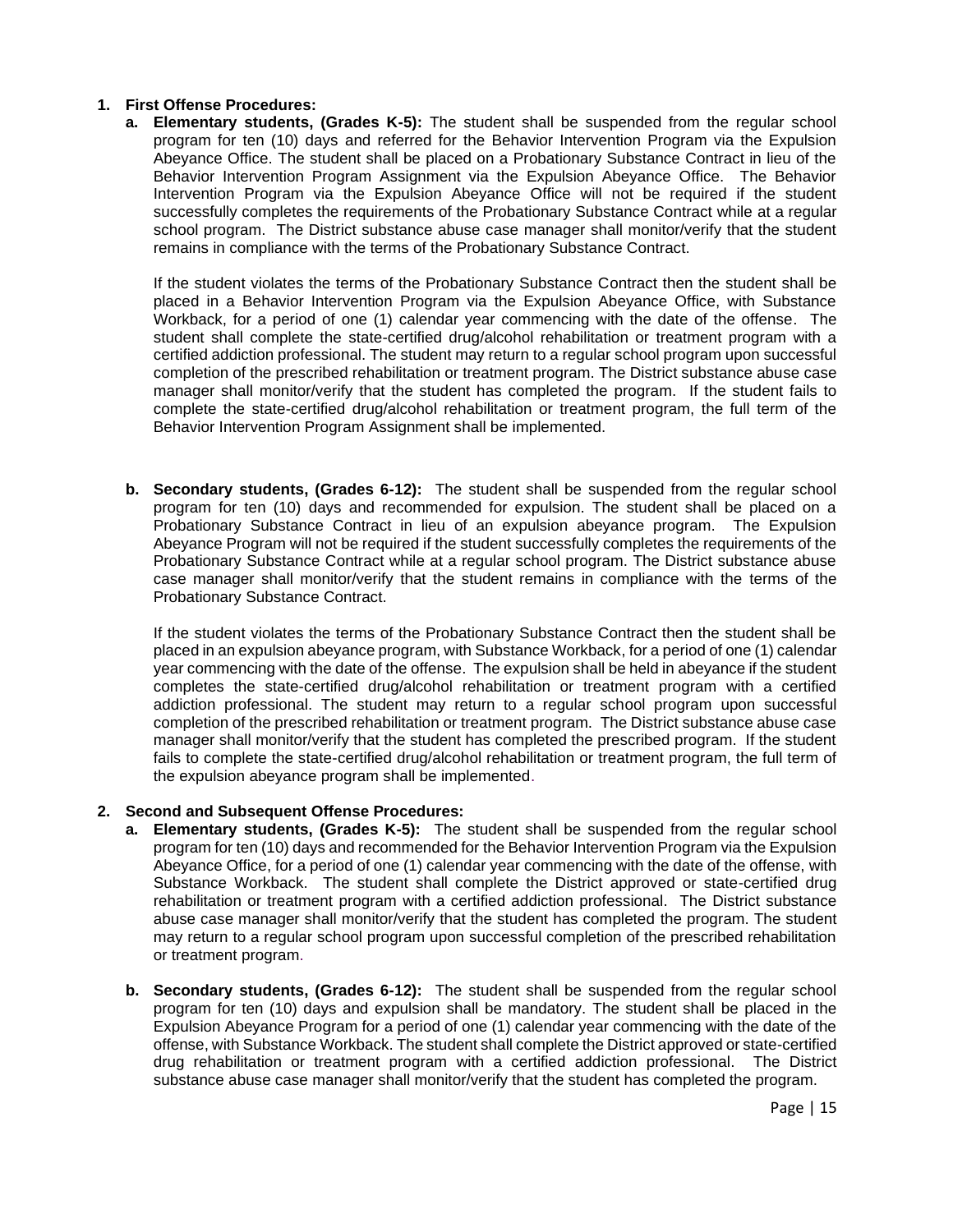### **G. BEING UNDER THE INFLUENCE OF UNAUTHORIZED SUBSTANCES ARE PROHIBITED**

**For the purposes of this policy, unauthorized substances refers to prescription medication not prescribed for the student who is in possession of the medication, or any prescription medication not authorized by Policy 6305, substances/drugs deemed illegal under Chapter 893, are drugs or controlled substances that constitute a felony under Florida statute, are types of cannabis , including, but not limited to, marijuana and hemp, and derivatives of such, including, but not limited to THC and CBD products.** 

# **1. First Offense Procedures:**

- **a. Elementary students, (Grades K-5):** The student shall be suspended from the regular school program for ten (10) days and referred to the District substance abuse case manager who shall refer the student to an appropriate counseling program. Six (6) days of the suspension shall be waived if the student attends a counseling program as authorized by the District substance abuse case manager. If the student does not complete the recommended counseling program, the remaining days of the suspension shall be imposed.
- **b. Secondary students, (Grades 6-12):** The student shall be suspended from the regular school program for ten (10) days and referred to the District substance abuse case manager who shall refer the student to an appropriate counseling program. Four (4) days of the suspension shall be waived if the student attends a counseling program as authorized by the District substance abuse case manager. If the student does not complete the recommended counseling program, the remaining days of the suspension shall be imposed.

## **2. Second Offense Procedures:**

**a. Elementary students, (Grades K-5):** The student shall be suspended from the regular school program for ten (10) days and referred for the Behavior Intervention Program via the expulsion Abeyance Office. The student shall be placed on a Probationary Substance Contract in lieu of an expulsion abeyance program. The Expulsion Abeyance Program will not be required if the student successfully completes the requirements of the Probationary Substance Contract while at a regular school program. The District substance abuse case manager shall monitor/verify that the student remains in compliance with the terms of the Probationary Substance Contract.

If the student violates the terms of the Probationary Substance Contract then the student shall be placed in an expulsion abeyance program, with Substance Workback, for a period of one (1) calendar year commencing with the date of the offense. The expulsion shall be held in abeyance if the student completes the state-certified drug/alcohol rehabilitation or treatment program with a certified addiction professional. The student may return to a regular school program upon successful completion of the prescribed rehabilitation or treatment program. The District substance abuse case manager shall monitor/verify that the student has completed the prescribed program. If the student fails to complete the state-certified drug/alcohol rehabilitation or treatment program, the full term of the expulsion abeyance program shall be implemented.

**b. Secondary students, (Grades 6-12):** The student shall be suspended from the regular school program for ten (10) days and recommended for expulsion. The student shall be placed on a Probationary Substance Contract in lieu of an expulsion abeyance program. The Expulsion Abeyance Program will not be required if the student successfully completes the requirements of the Probationary Substance Contract while at a regular school program. The District substance abuse case manager shall monitor/verify that the student remains in compliance with the terms of the Probationary Substance Contract.

If the student violates the terms of the Probationary Substance Contract then the student shall be placed in an expulsion abeyance program with Substance Workback, for a period of one (1) calendar year commencing with the date of the offense. The expulsion shall be held in abeyance if the student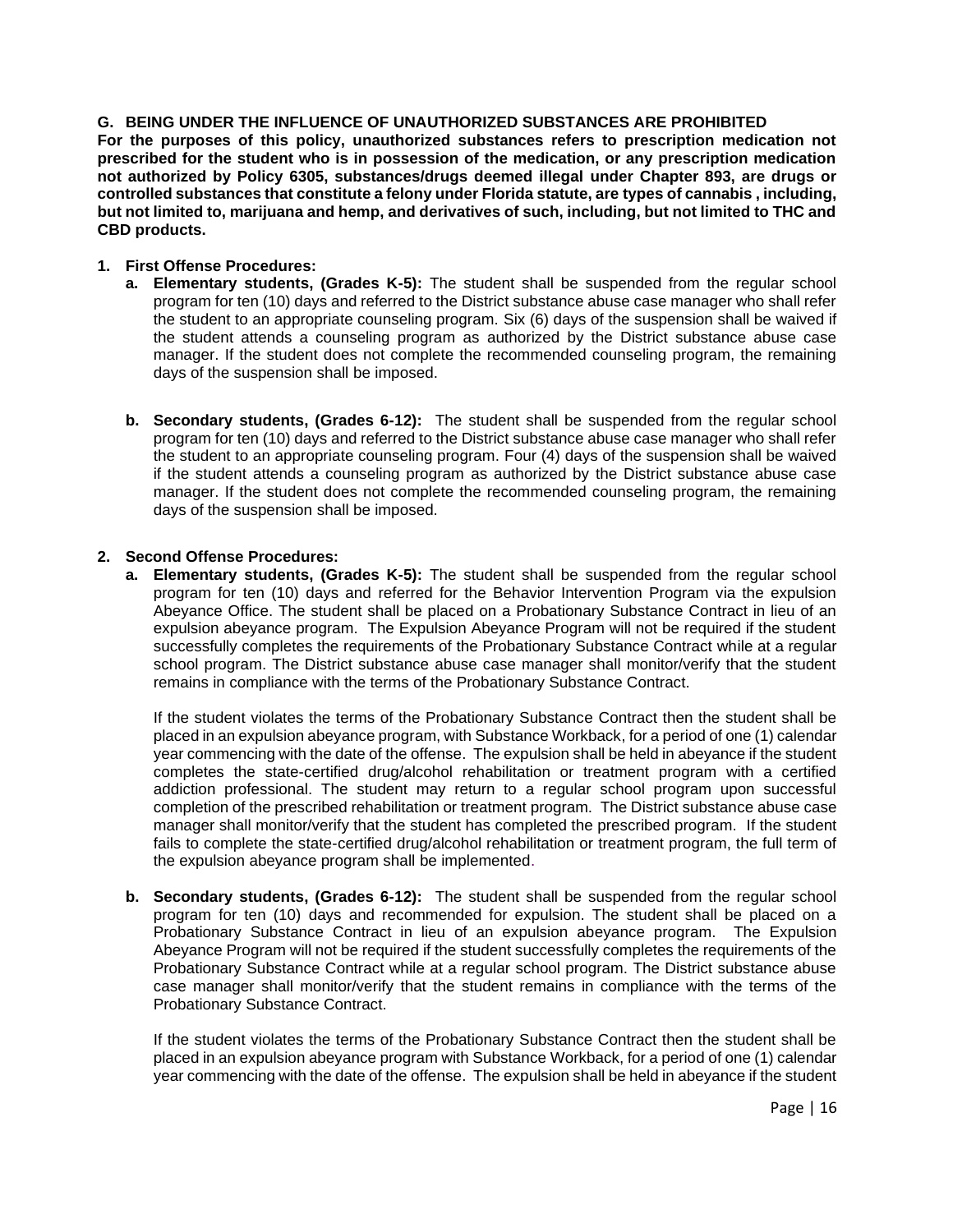completes the state-certified drug/alcohol rehabilitation or treatment program with a certified addiction professional. The student may return to a regular school program upon successful completion of the prescribed rehabilitation or treatment program. The District substance abuse case manager shall monitor/verify that the student has completed the prescribed program. If the student fails to complete the state-certified drug/alcohol rehabilitation or treatment program, the full term of the expulsion abeyance program shall be implemented.

# **3. Third and Subsequent Offense Procedures:**

- **a. Elementary students, (Grades K-5):** The student shall be suspended from the regular school program for ten (10) days and recommended for the Behavior Intervention Program via the Expulsion Abeyance Office, for a period of one (1) calendar year commencing with the date of the offense, with Substance Workback. The student shall complete the District approved or state-certified drug rehabilitation or treatment program with a certified addiction professional. The District substance abuse case manager shall monitor/verify that the student has completed the program. The student may return to a regular school program upon successful completion of the prescribed rehabilitation or treatment program.
- **b. Secondary students, (Grades 6-12):** The student shall be suspended from the regular school program for ten (10) days and expulsion shall be mandatory. The student shall be placed in the Expulsion Abeyance Program for a period of one (1) calendar year commencing with the date of the offense, with no Workback option allowed. The student shall complete the District approved or statecertified drug rehabilitation or treatment program with a certified addiction professional. The District substance abuse case manager shall monitor/verify that the student has completed the program.

### **POSSESSION WITH INTENT TO SELL, SALE, ATTEMPTED SALE, AND/OR TRANSMITTAL OF LEAF MARIJUANA (LESS THAN 20g). SALE, ATTEMPTED SALE, AND/OR TRANSMITTAL OF DRUGS OR MOOD-ALTERING SUBSTANCES, UNAUTHORIZED SUBSTANCES, OR OTHER SUBSTANCES HELD OUT OR REPRESENTED TO BE DRUGS OR MOOD-ALTERING SUBSTANCES, INCLUDING ALCOHOL OR ALCOHOLIC BEVERAGES ARE PROHIBITED**

Note: Broward School employees shall report this offense to the Department of Children and Families (F.S. §39.201) as appropriate.

### **H. PROCEDURES FOR SALE, ATTEMPTED SALE, AND/OR TRANSMITTAL OF ALCOHOL OR ALCOHOLIC BEVERAGES, INCLUDING SUBSTANCES HELD OUT OR REPRESENTED TO BE ALCOHOL OR ALCOHOLIC BEVERAGES**

# **1. First Offense Procedures:**

- **a. Elementary students, (Grades K-5**): The student shall be referred to the District substance abuse case manager who shall refer the student to an appropriate counseling program. The student shall be suspended from the regular school program for one to two (1-2) days.
- **b. Secondary students, (Grades 6-12):** The student shall be suspended from the regular school program for ten (10) days and expulsion shall be mandatory. The student shall be placed in the Expulsion Abeyance Program not to exceed one (1) calendar year commencing with the date of the The expulsion shall be held in abeyance if the student completes the District approved or state-certified alcohol rehabilitation or treatment program with a certified addiction professional. The District substance abuse case manager shall monitor/verify that the student has completed the program. The student may return to a regular school program upon successful completion of the prescribed rehabilitation or treatment program.

# **2. Second Offense Procedures:**

**a. Elementary students, (Grades K-5):** The student shall be referred to the District substance abuse case manager who shall refer the student to an appropriate counseling program. The student shall be suspended from the regular school program for two (2) days.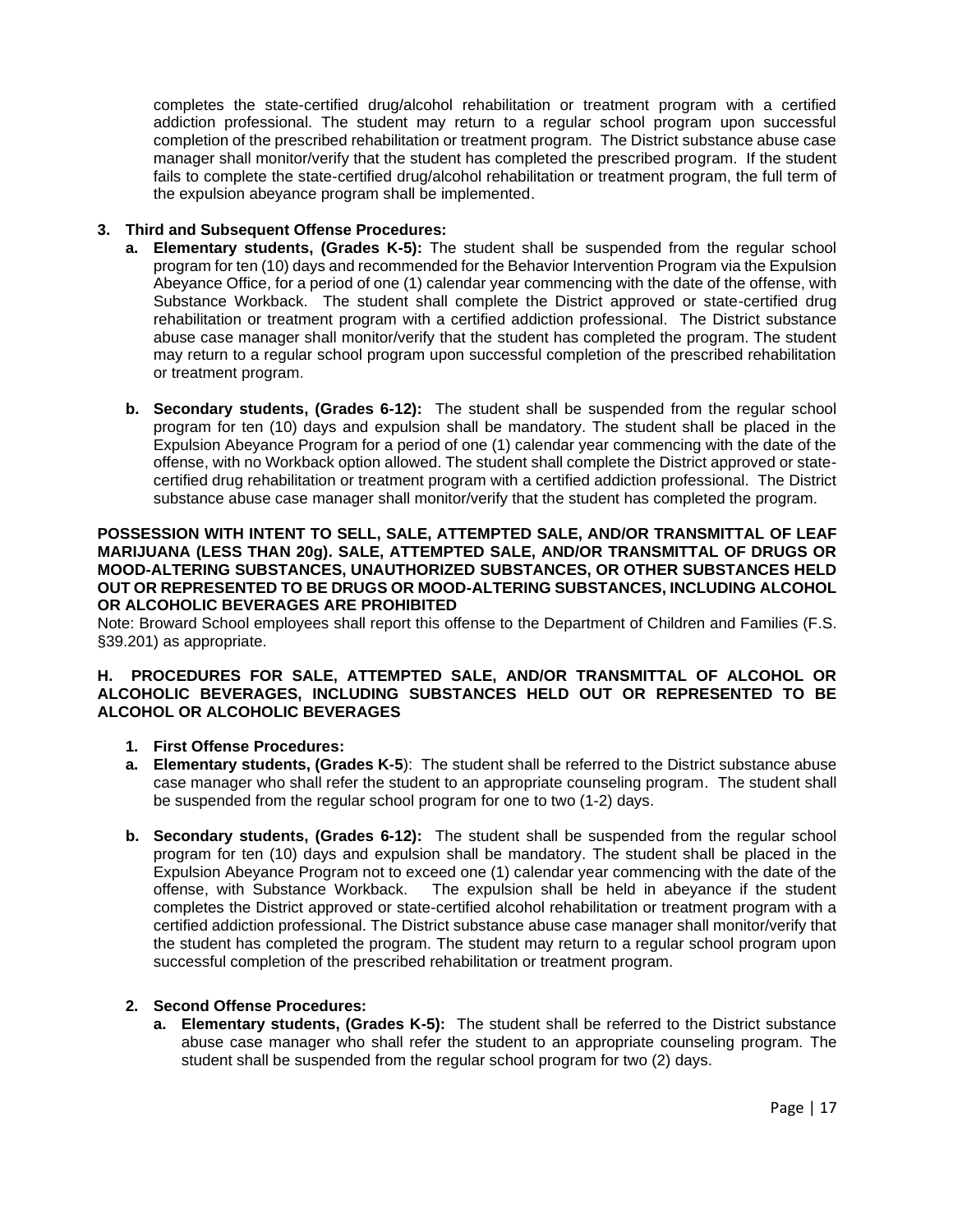**b. Secondary students, (Grades 6-12):** The student shall be suspended from the regular school program for ten (10) days and expulsion shall be mandatory. The student shall be placed in the Expulsion Abeyance Program for a period of one (1) calendar year commencing with the date of the offense, with Workback. The expulsion shall be held in abeyance if the student completes the District approved or state-certified alcohol rehabilitation or treatment program with a certified addiction professional and all other components of the prescribed Workback Program. The District substance abuse case manager shall monitor/verify that the student has completed the program.

# **3. Third and Subsequent Offense Procedure**s:

- **a. Elementary students, (Grades K-5):** The student shall be referred to the District substance abuse case manager who shall refer the student to an appropriate counseling program. The student shall be suspended from the regular school program for four (4) days.
- **b. Secondary students, (Grades 6-12):** The student shall be suspended from the regular school program for ten (10) days and expulsion shall be mandatory. The student shall be placed in the Expulsion Abeyance Program for a period of one (1) calendar year commencing with the date of the offense, with no Workback. The student shall complete a District approved or state-certified alcohol rehabilitation or treatment program with a certified addiction professional. The District substance abuse case manager shall monitor/verify that the student has completed the program.

**I. PROCEDURES FOR POSSESSION WITH INTENT TO SELL, SALE, ATTEMPTED SALE, AND/OR TRANSMITTAL OF LEAF MARIJUANA (LESS THAN 20g). SALE, ATTEMPTED SALE, AND/OR TRANSMITTAL OF DRUGS OR MOOD-ALTERING SUBSTANCES, UNAUTHORIZED SUBSTANCES, OR OTHER SUBSTANCES HELD OUT OR REPRESENTED TO BE DRUGS OR MOOD-ALTERING SUBSTANCES**

**For the purposes of this policy, unauthorized substances refers to prescription medication not prescribed for the student who is in possession of the medication, or any prescription medication not authorized by Policy 6305, substances/drugs deemed illegal under Chapter 893, are drugs or controlled substances that constitute a felony under Florida statute, are types of cannabis , including, but not limited to, marijuana and hemp, and derivatives of such, including, but not limited to THC and CBD products.** 

# **1. First Offense Procedures:**

- **a. Elementary students, (Grades K-5):** The student shall be referred to the District substance abuse case manager who shall refer the student to an appropriate counseling program. The student shall be suspended from the regular school program for two (2) days.
- **b. Secondary students, (Grades 6-12):** The student shall be suspended from the regular school program for ten (10) days and expulsion shall be mandatory. The student shall be placed in the Expulsion Abeyance Program for a period of one (1) calendar year commencing with the date of the offense, with Substance Workback. The expulsion shall be held in abeyance if the student completes the District approved or state-certified drug rehabilitation or treatment program with a certified addiction professional and all other components of the prescribed Workback Program. The District substance abuse case manager shall monitor/verify that the student has completed the program.

# **2. Second Offense Procedures:**

- **a. Elementary students, (Grades K-5):** The student shall be referred to the District substance abuse case manager who shall refer the student to an appropriate counseling program. The student shall be suspended from the regular school program for three to five (3-5) days.
- **b. Secondary students, (Grades 6-12):** The student shall be suspended from the regular school program for ten (10) days and expulsion shall be mandatory. The student shall be placed in the Expulsion Abeyance Program for a period of one (1) calendar year commencing with the date of the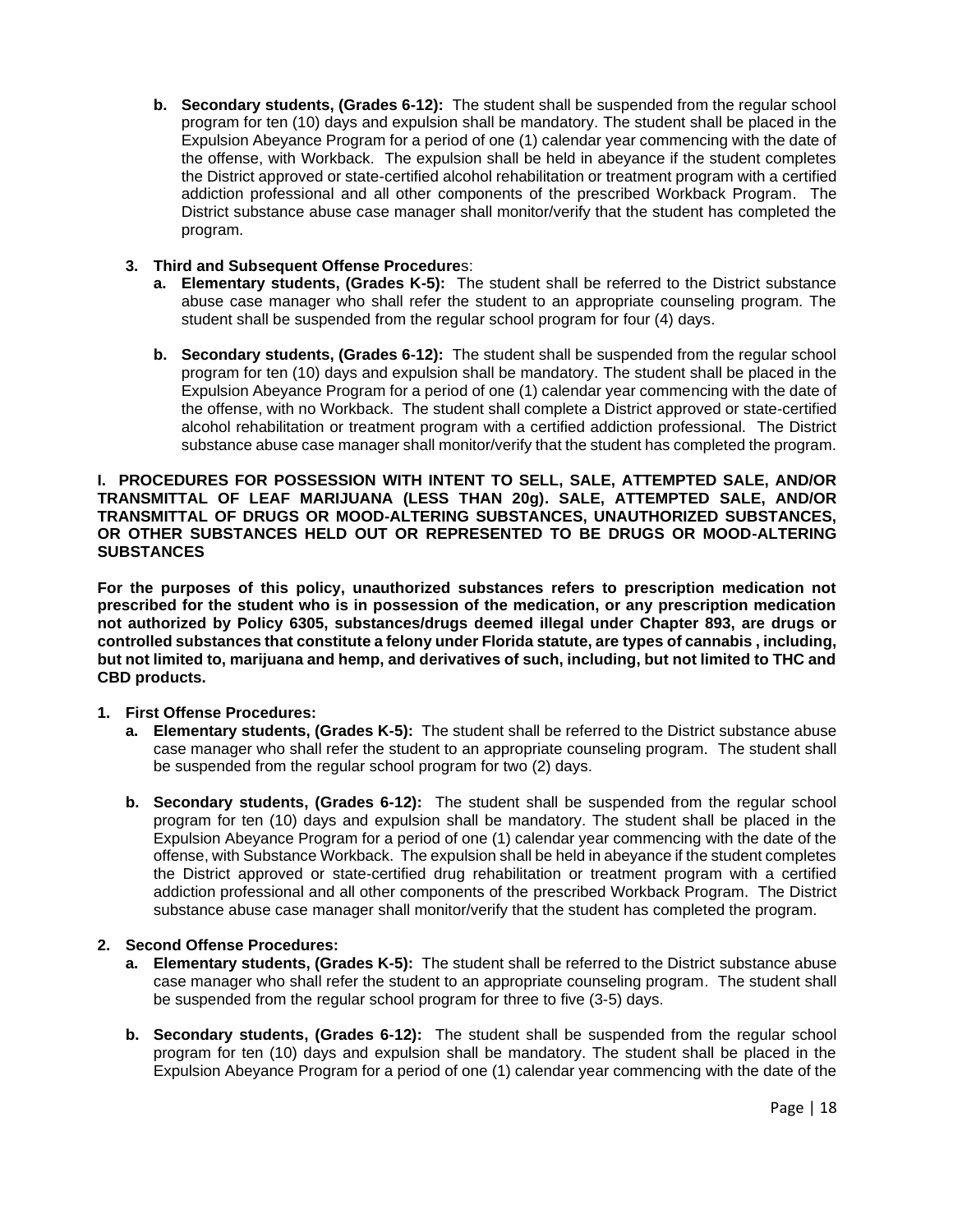offense, with Workback. The student shall complete a District approved or state-certified drug rehabilitation or treatment program with a certified addiction professional. The District substance abuse case manager shall monitor/verify that the student has completed the program.

## **3. Third and Subsequent Offense Procedures:**

- **a. Elementary students, (Grades K-5):** The student shall be suspended from the regular school program for ten (10) days and recommended for the Behavior Intervention Program via the Expulsion Abeyance Office, for a period of one (1) calendar year commencing with the date of the offense, with Substance Workback. The student shall complete the District approved or state-certified drug rehabilitation or treatment program with a certified addiction professional. The District substance abuse case manager shall monitor/verify that the student has completed the program.
- **b. Secondary students, (Grades 6-12):** The student shall be suspended from the regular school program for ten (10) days and expulsion shall be mandatory. The student shall be placed in the Expulsion Abeyance Program for a period of one (1) calendar year commencing with the date of the offense, with no Workback. The student shall complete a District approved or state-certified drug rehabilitation or treatment program with a certified addiction professional. The District substance abuse case manager shall monitor/verify that the student has completed the program.

#### **SECTION IV: OTHER OFFENSES (NON-DRUG AND NON-SUBSTANCE ABUSE OFFENSES) LEADING TO AND PROCEDURES FOR SUSPENSION AND POSSIBLE EXPULSION**

For incidents within this category, accruals occur by school level (Grades K-2, 3-5, 6-8 and 9-12) and require reporting per the School Environmental Safety Incident Reporting (SESIR) guidelines to the Florida Department of Education.

Note: Pursuant to F.S. §1006.07(7)(e), if an immediate mental health or substance abuse crisis is suspected, school personnel shall follow policies established by the threat assessment team to engage behavioral health crisis resources.

# **A. OFFENSES LEADING TO SUSPENSION AND POSSIBLE EXPULSION**

- 1. Commits repeated violations of Policy 5.9: Anti-Bullying
- 2. Commits repeated violations of harassment
- 3. Commits fighting-major (mutual combat)
- 4. Commits or threatens to commit vandalism/damage to property (equal to or greater than \$1,000)
- 5. Commits any act on campus or off campus that substantially disrupts the orderly conduct of the school or school activities
- 6. Commits larceny/theft– grand (equal to or greater than \$750)
- 7. Commits burglary unlawful breaking/entering
- 8. Commits a physical attack (battery)
- 9. Commits a sexual assault
- 10. Commits sexting
- 11. Commits a sexual harassment
- 12. Commits sexual misconduct (sexual offense)
- 13. Commits a false accusation against school staff
- 14. Commits a false fire alarm/911 call
- 15. Commits a trespassing
- 16. Threat/Intimidation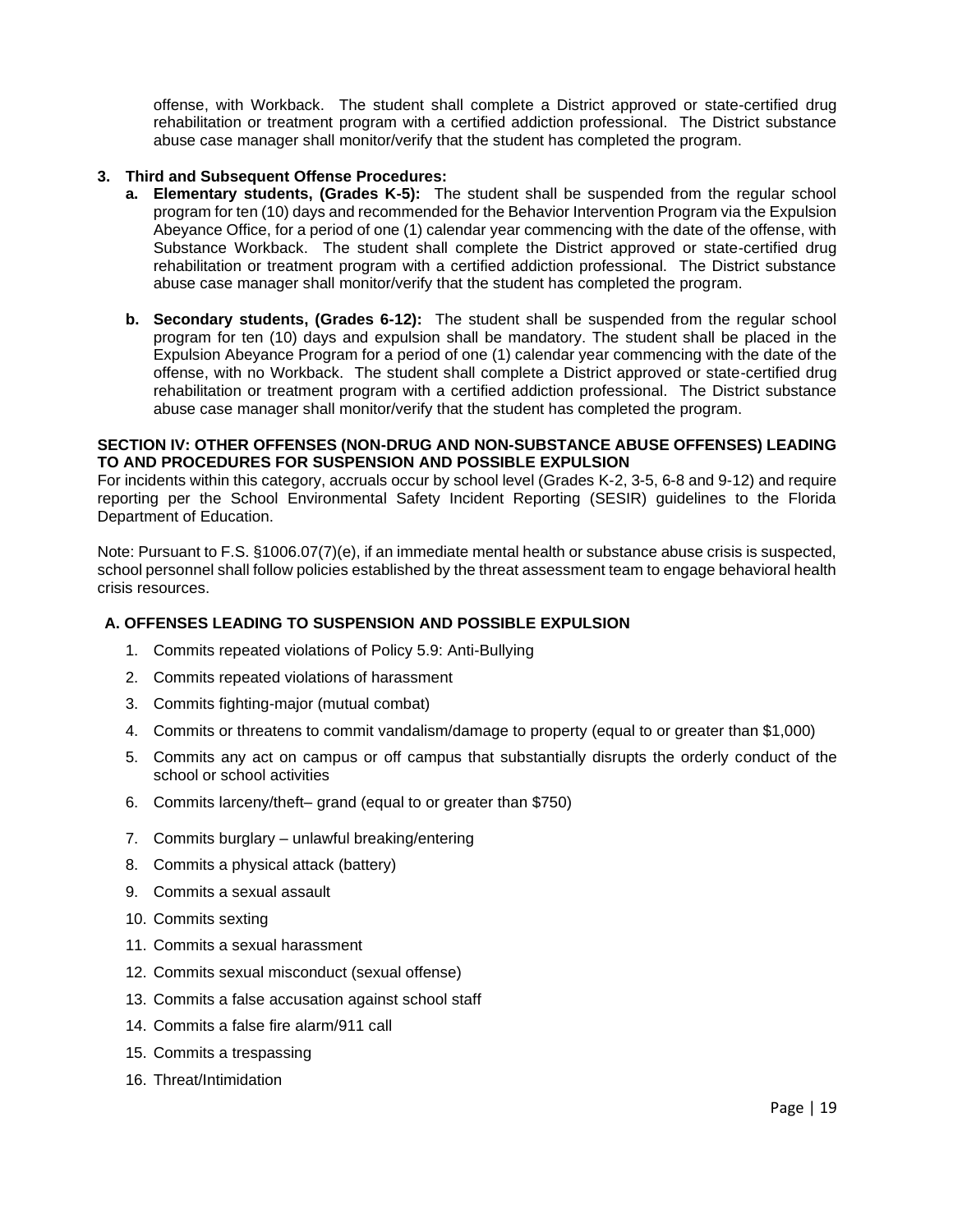*\*Note: If the SESIR definition is met, consideration of the following shall occur in order to determine the appropriate incident type:*

- *a. Threat/Intimidation with Very Serious Substantive – If said definition criteria is met and the Behavioral Threat Assessment (BTA) risk level has yielded an outcome level of very serious substantive, the student shall be issued a 10-day suspension and a recommendation for expulsion.*
- *b. Threat/Intimidation with Serious Substantive - For instances where the SESIR definition is met and the BTA risk level is determined to be serious substantive, the school shall follow the Discipline Matrix.*

*Additionally, the SESIR Threat/Intimidation incident type may not be applied in instances when the SESIR definition has not been met.*

- 17. Possesses/displays/uses/sells/transmits a Class B weapon, which includes laser pens/pointers and other laser devices used in a manner that could potentially harm or injure another individual
- 18. Commits fire starting\*\* starts a fire on campus or school property and/or at a school bus stop *\*\*Note: The school administrator shall refer the student for participation in a local Fire Starter Program. The suspension shall be reduced by 3 days upon parent/guardian agreement to participate in said program. Failure on the part of the student to successfully complete the program may result in the reissuance of the 3 days.*
- 19. Conducts, recruits, or participates on campus in a formal or informal manner in order to foster **youth gang activity**. This activity may include, but is not limited to, an association or group of three or more persons who are gang related individually or collectively who engage in a pattern of youth or street gang activity and have a common name or common identifying clothing, jewelry, buttons, colors, signs, symbols or markings with the intent or purpose to threaten and/or present a danger to public order and safety
- 20. Electronic device the use of an electronic device to possess, display, or transmit offensive images, images that depict nudity or sexual content, video voyeurism, or the use of an electronic device to capture said images, or any other images of people which violates reasonable expectation of privacy.

*Note: Display of offensive images will not result in disciplinary consequences if it is determined that*  the student immediately<sup>1</sup> reported or delivered the offensive image(s) to a staff member.

- 21. Other Major Other Serious Incident/Delinquent Act any serious, harmful incident resulting in the need for law enforcement consultation not previously classified or already set forth by SESIR guidelines or policy, which occur on School Board property, during school events or activities, or on school transportation.
- 21a. Non-School Other Serious Incident/Delinquent Act Pursuant to F.S. §1006.09(2), administrative reassignment other than through the pathway of the Expulsion/Expulsion Abeyance may be imposed when any enrolled student who is formally charged with a felony, or with a delinquent act which would be a felony if committed by an adult, by a proper prosecuting attorney for an incident which allegedly occurred on property **other than public school property**, may be assigned to an alternative setting, pursuant to rules adopted by the State Board of Education (State Board Rule 6A-1.0956) and to rules developed pursuant to s. 1001.54, to have an adverse impact on the educational program, discipline, or welfare in the school in which the student is enrolled.

<sup>1</sup> *The term "immediately" means without delay as determined by the principal after considering the totality of the circumstances and prior to being reported by another individual.*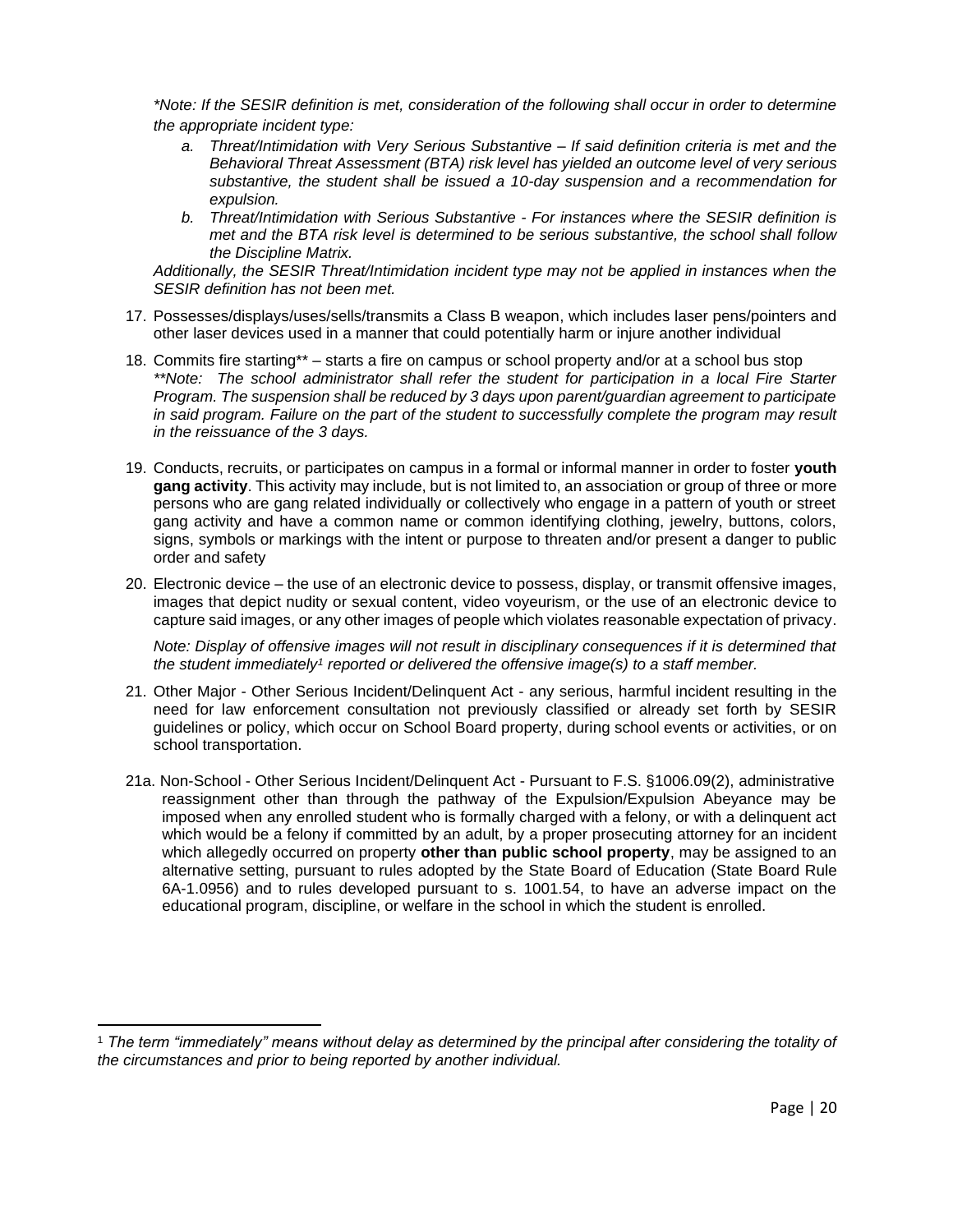22. Uses the school district's technology and/or software for any unauthorized purpose. The unauthorized use of a computer/technology, including, but not limited to, accessing or breaking in to restricted accounts or networks, creating, modifying or destroying files/records without permission, copying software, entering, distributing or printing unauthorized files/records, uploading to the internet, and/or sharing or distributing, offensive or inappropriate material, including video, and any other misuse or violation of the School Board of Broward County Technology-Acceptable Use Policy 5306, Section VI.

23. Commits extortion

### **B. PROCEDURES FOR DISCIPLINARY ACTION IN LIEU OF EXPULSION**

- 1. For offenses in this category, which shall result in suspension, and may result in recommendation for the Behavior Intervention Program assignment or expulsion, the principal or designee, with the approval of the Chief Officer of Student Support Initiatives & Recovery/designee, may offer the student an Alternative Probationary Contract in lieu of recommending the Behavior Intervention Assignment via the Expulsion Abeyance Office or expulsion. This contract shall allow the student to continue attending school under the terms of the probationary contract. The Alternative Probationary Contract shall remain in effect for one (1) year from the date of execution. If a student transfers to another school during the term of the probationary contract, the terms of the probationary contract will still apply.
- 2. If the student violates the Alternative Probationary Contract by committing another expellable offense, such violation shall result in a recommendation for expulsion to the School Board. See Section V of this policy, PROCEDURES FOR MANDATORY EXPULSION:
- 3. Instruments or tools which are defined as a weapon in this policy, Section VII, Definitions, may be brought by the student only if needed for class work and with the written request of a teacher, that includes a description of the instrument(s). In such instances, the teacher must obtain prior written approval of the principal/designee. However, if such instrument is used as a weapon by the student during school activities or events or on School Board property, all penalties called for in this policy shall apply.

**Note: A recommendation for the Behavior Intervention Program assignment via the Expulsion Abeyance Office applies when an elementary level student commits an offense, within this section, for which a secondary level student would receive a mandatory expulsion under this policy.** 

### **SECTION V: MANDATORY EXPULSION OFFENSES AND PROCEDURES**

For incidents within this category, accruals occur by school level (Grades K-2, 3-5, 6-8 and 9-12) and require reporting per the School Environmental Safety Incident Reporting (SESIR) guidelines to the Florida Department of Education.

### **General Information:**

Students may not be subject to mandatory suspension and expulsion proceedings when the principal determines the student used an instrument/object in self-defense. Self-defense is an attempt to "prevent" an attack or a threatened injury or to stop the process of confrontation. It is not self-defense when the student uses an instrument/object to become an aggressor or to continue the confrontation after the original aggressor has retreated.

### *Note: Florida Statutes* §§*776.012, 776.013 and 776.032, commonly known as the Florida Stand Your Ground law, are not applicable to charges of violations of the Code of Student Conduct and/or Board Policy 5006.*

Pursuant to F.S. §1006.07(7)(e), if an immediate mental health or substance abuse crisis is suspected, school personnel shall follow policies established by the threat assessment team to engage behavioral health crisis resources.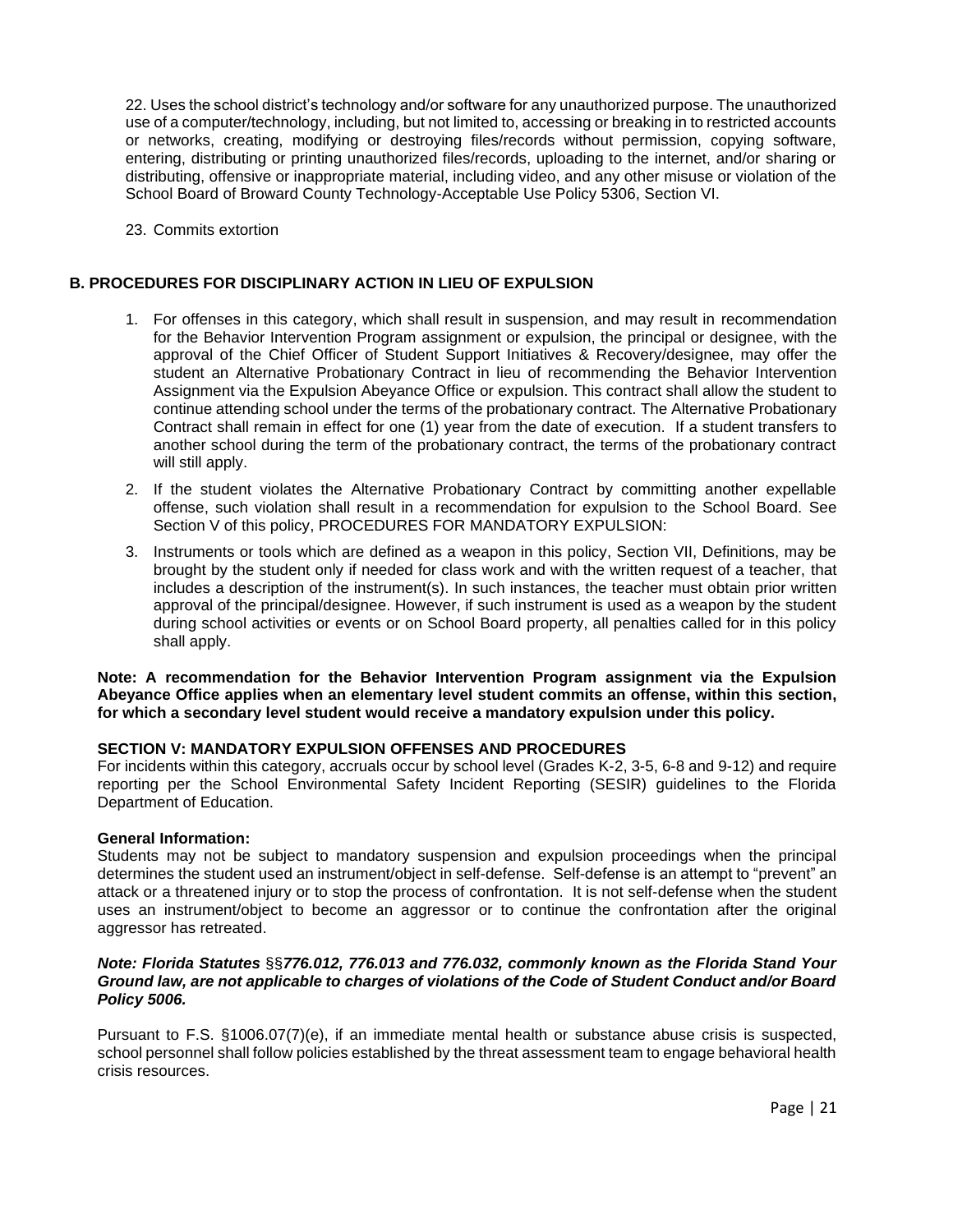# **A. OFFENSES LEADING TO MANDATORY EXPULSION**

Pursuant to (F.S. §1006.13(3) students in grades K-12 found to have committed one of the following offenses involving any student, staff, school, and/or on school property, school transportation, or at a schoolsponsored activity will be expelled, with or without continuing educational services, from the student's regular school for a period of not less than one (1) full year, referred to the criminal justice or juvenile justice system and referred to mental health services identified by the school district pursuant to F.S. §1006.04 and F.S. §1006.07(7), for evaluation and treatment as appropriate.

- 1. Weapons Class A Bringing a firearm or weapon, as defined in Chapter 790, including possessing, displaying, using, selling or transmitting a firearm.
	- Per 790.161, a person who willfully and unlawfully makes, possesses, throws, projects, places, discharges, or attempts to make, possess, throw, project, place, or discharge any destructive device.
	- Per 790.1615, a person who perpetrates any unlawful throwing, projecting, placing, or discharging of any destructive device or bomb that results in any bodily harm, to any person, regardless of intent or lack of intent to cause such harm.

**Note: A student shall be subjected to mandatory expulsion for possession of a Class A Weapon, unless it is determined through the Pre-Expulsion conference that the Class A Weapon was inadvertently possessed upon discovery or awareness, and that the student "immediately" reported or delivered the Class A Weapon to a staff member.** 

**\*The term "***immediately***" means without delay and shall be collaboratively determined by the Principal and Chief Officer for Student Support Initiatives & Recovery/Designee. Such instances shall also require the approval of the Superintendent of Schools.**

2. Threat to Kill/Mass Shooting - Per F.S. §§836.10, any person who verbalizes a threat with intent to kill or cause bodily injury, writes or composes and/or also sends or procures the sending of any letter, inscribed communication, or electronic communication, whether such letter or communication be signed or anonymous, to any person, containing a **threat to kill** or to **do bodily injury** to the person to whom such letter or communication is sent or seen by another, or a threat to kill or do bodily injury to any member of the family of the person to whom such letter or communication is sent or seen by another, or any person who makes, posts, transmits, a threat in writing or other record, including internet/electronic record to conduct a **mass shooting** or an act of terrorism in writing or other record in any manner that would allow another person to view the threat, as defined by F.S. §§836.10, 790.161, 790.1615, 790.162, 790.163, 790.165, and 1006.13.

*Note: Per 790.162, it is unlawful for any person to threaten to throw, project, place, or discharge any destructive device with intent to do bodily harm to any person or with intent to do damage to any property of any person*.

- 3. False Report/Hoax Per 790.163, it is unlawful for any person to make a false report/hoax, with intent to deceive, mislead, or otherwise misinform any person, concerning the placing or planting of any bomb, dynamite, other deadly explosive, or a weapon of mass destruction as defined in §790.166, or concerning the use of firearms in a violent manner against a person or persons, and/or in accordance with 790.164 concerning any act of arson or other violence to property.
	- Per 790.165, "hoax bomb" means any device or object that by its design, construction, content, or characteristics appear to be, or to contain, or is represented to be or to contain, a destructive device or explosive as defined in said chapter, but is, in fact, an inoperative facsimile or imitation of such a destructive device or explosive, or contains no destructive device or explosive as was represented.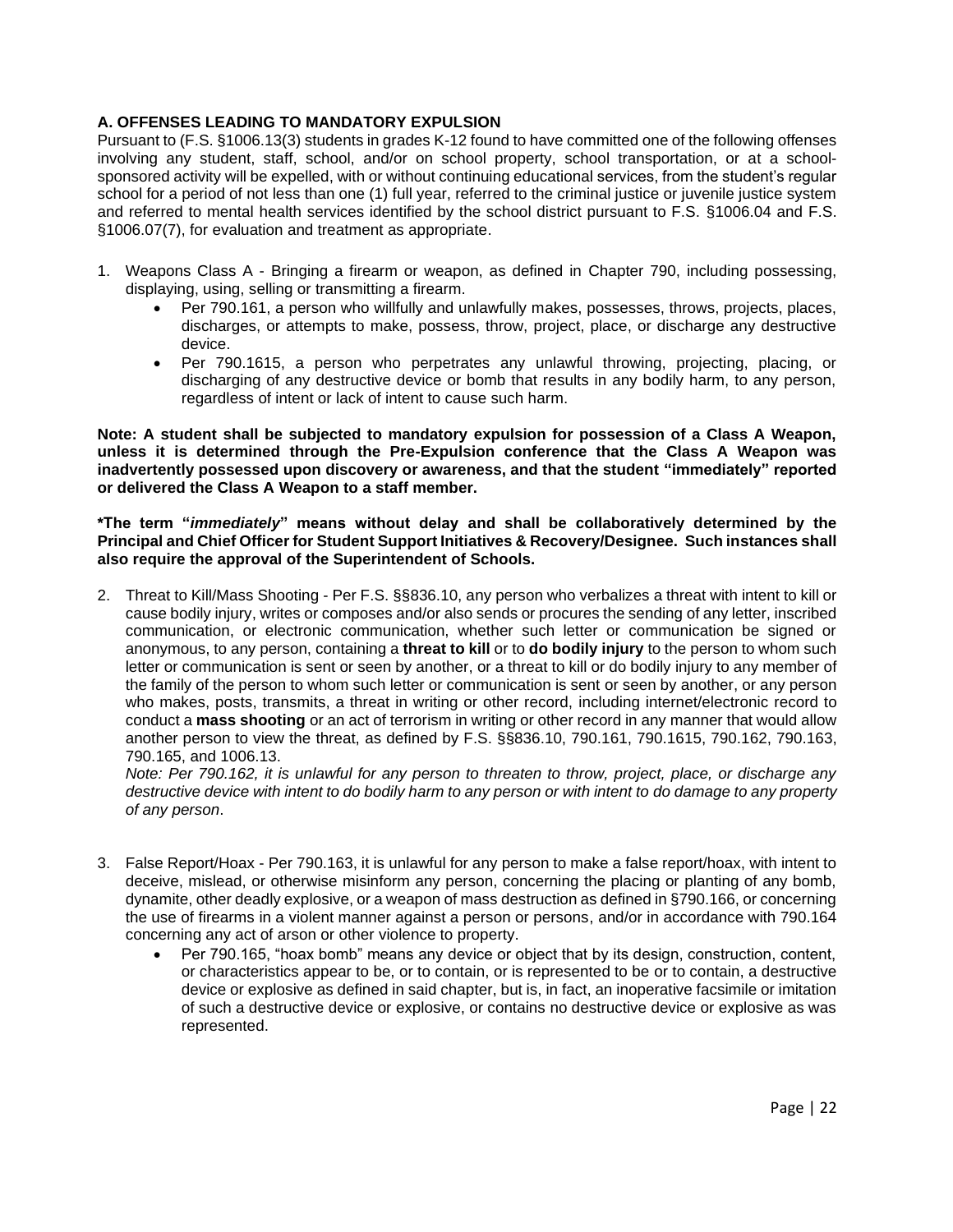- 4. In addition, students found to have committed the following offenses on school property, school sponsored-transportation, or during a school-sponsored activity, shall receive the most severe consequences provided in this policy which shall be mandatory suspension and/or administrative assignment to the Behavior Intervention Program via the Expulsion Abeyance Office or expulsion, a referral to local law enforcement, and a referral for appropriate counseling services, as appropriate.
	- a. Aggravated Battery
	- b. Arson or Attempted Arson
	- c. Hazing (F.S. §1006.135)
	- d. Homicide
	- e. Kidnapping or Abduction/False Imprisonment
	- f. Robbery or Attempted Robbery
	- g. Sexual Battery (Rape) or Attempted Sexual Battery (Rape)

Incidents associated with potential threats require the convening of the threat assessment team to determine if the act shall be reported to law enforcement.

### *Note: A recommendation for the Behavior Intervention Program assignment via the Expulsion Abeyance Office applies when an elementary level student commits an offense, within this section, for which a secondary level student would receive a mandatory expulsion under this policy.*

District school boards may assign the student to a disciplinary program for the purpose of continuing educational services during the period of expulsion. District school superintendents may consider the 1-year expulsion requirement on a case-by-case basis and request the district school board to modify the requirement by assigning the student to a disciplinary program or second chance school if the request for modification is in writing and it is determined to be in the best interest of the student and the school system. If a student committing any of the offenses in this subsection is a student who has a disability, the district school board shall comply with applicable State Board of Education rules (F.S. §1006.13(3)).

### **B. PROCEDURES FOR MANDATORY EXPULSION:**

For those expellable offenses listed in this policy and for which a recommendation for expulsion has been made to the Chief Officer of Student Support Initiatives & Recovery/designee, the following procedures shall be followed:

**1. SUSPENSION & PRE-EXPULSION ASSIGNMENT** Students shall be suspended immediately, and a notice sent to the Chief Officer of Student Support Initiatives & Recovery/designee. The recommendation for expulsion shall be reviewed by staff of the School Climate & Discipline Department, and collaboration shall take place as needed with the principal/designee, relative to the school's recommendation. The recommendation for expulsion shall be processed to final conclusion even when the student in question has withdrawn from the school system subsequent to the violation. Students who are being recommended for expulsion shall be given the opportunity to participate in a Pre-Expulsion Alternative Education Program for a period of time commencing with the end of the ten (10) day suspension. Refer to policy 5.5: Attendance for Alternative Education Program participation.

While in the District approved Pre-Expulsion Alternative Education Program/Expulsion Abeyance Program, the student is not permitted on any regular school campus, school grounds or school sponsored events, during this period of time and may be subject to trespass arrest pursuant to F.S. §810.09(1). For non-disabled students, this assignment can be executed with or without student or parent permission. Additionally, this assignment shall continue until such time the School Board approves a Final Order of Expulsion.

**2. SUSPENSION & PRE-EXPULSION ASSIGNMENT, Special Circumstances and Interim Alternative Educational Setting (IAES) for students with disabilities (IDEA and 504 eligible)** School personnel may remove a student to an IAES for not more than forty-five (45) school days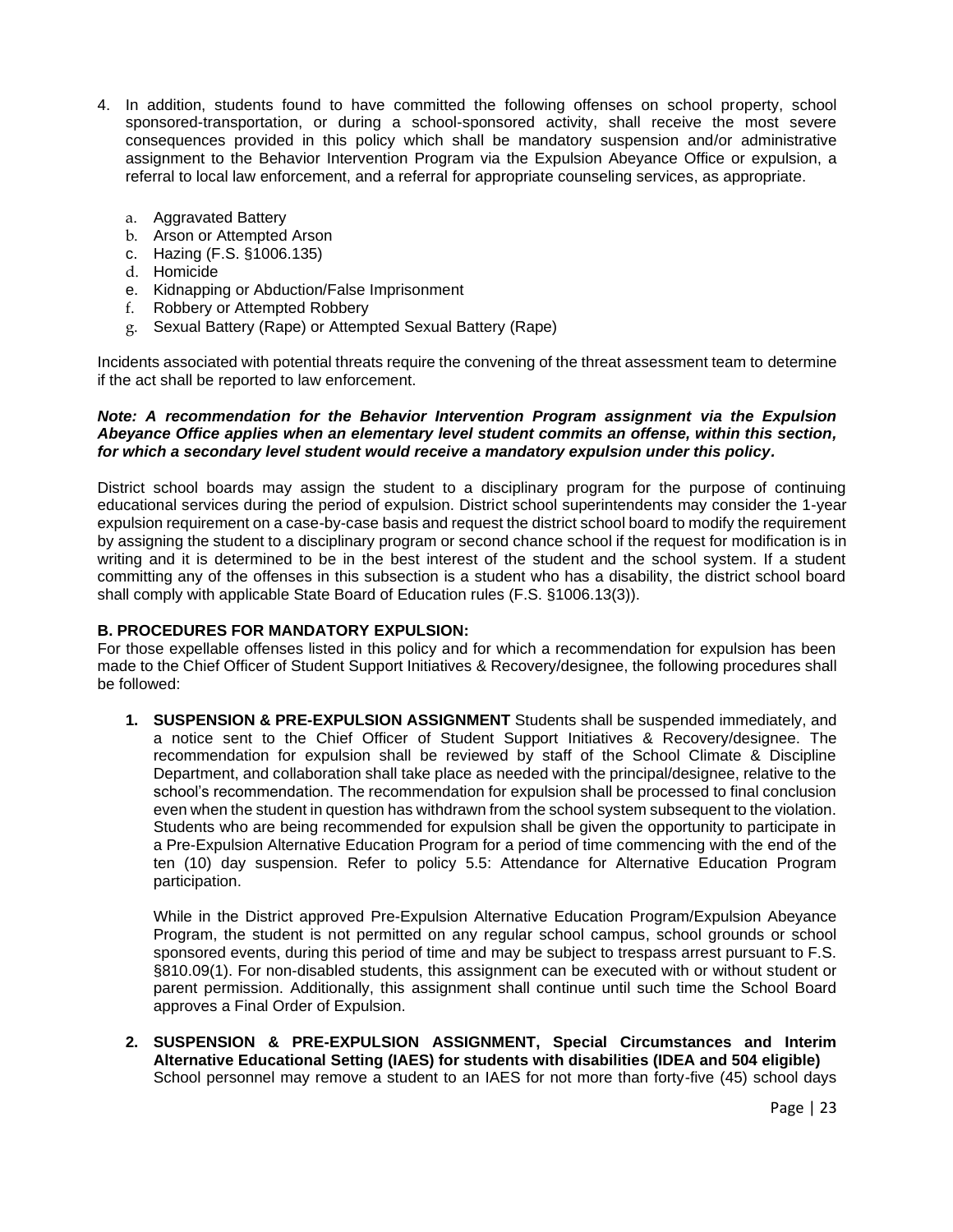without regard to whether the behavior is determined to be a manifestation of the student's disability, if the student:

- **a.** carries a weapon to or possesses a weapon at school, on school premises, or to a school function under the jurisdiction of a state education agency or school district.
- **b.** knowingly possesses, transmits, uses, sells or solicits the sale of illegal drugs/controlled substances while at school, on school premises, or at a school function under the jurisdiction of a state education agency or a school district.
- **c.** has inflicted serious bodily injury upon another person while at school, on school premises, or at a school function under the jurisdiction of a state education agency or a school district.

#### **3. PRE-EXPULSION CONFERENCE**

The Chief Officer of Student Support Initiatives & Recovery/designee will investigate the alleged offense and provide an opportunity for a Pre-Expulsion Conference with the student and the parent/guardian. During this conference, the Chief Officer of Student Support Initiatives & Recovery/designee shall inform the parent/guardian and student of the expulsion charges and the expulsion procedures, including the right to a formal hearing, as well as their right to be assisted by anyone they choose at their own expense. Additionally, the parent/guardian will be informed that they have the right to call and question witnesses.

### **4. EXPULSION HEARING**

If a hearing is requested, either the parent/guardian or student must make the request in writing and submit it to the Chief Officer of Student Support Initiatives & Recovery/designee. The Chief Officer of Student Support Initiatives & Recovery/designee shall schedule the hearing and the Superintendent of Schools/designee shall appoint an impartial Hearing Officer on behalf of the School Board who is not an administrator from the school at issue.

At the conclusion of the hearing, the Hearing Officer shall submit his/her recommended order. The hearing officer's recommended order, with documentary evidence, shall be placed on a regular School Board meeting agenda. The School Board may reject the hearing officer's findings of fact only if it is determined that there is no substantial competent evidence to support the findings of fact. The School Board may reject the conclusions of law only if it is determined that this policy was misinterpreted or not applied correctly. The School Board may reduce or increase the penalty only upon a review of the complete record and must state with particularity its reasons by citing to the record to justify the action.

If the parent waives his/her right to a hearing, a request for the Final Order of Expulsion shall be forwarded by the appropriate Chief Officer of Student Support Initiatives & Recovery/designee for approval by the School Board.

#### **5. EXPULSION/EXPULSION ABEYANCE**

- **a.** The expulsion shall commence with the date of the School Board's Final Order or, in the case of student with a disability, the date established by the IEP/504 Team. However, the term of exclusion from the regular school shall not exceed one calendar year from the date of the offense. Additionally, the expulsion shall be held in abeyance and the student shall be given the opportunity to participate in an established Expulsion Abeyance Program.
- **b.** If a student enrolls in an Expulsion Abeyance Program or in a program designated by the Superintendent/designee and successfully completes the program or is issued a high school diploma, the expulsion shall not be documented on the student's official transcript.
- **c.** The District substance abuse/expulsion case manager shall monitor/verify that the student has completed the expulsion abeyance or agreed upon program and facilitate the student's transition and re-entry into the regular school program, except where otherwise indicated in this policy.
- **d.** Refusal or failure to meet conditions specified for the Expulsion Abeyance Agreement shall result in the removal of the abeyance option and the student shall be expelled from all Broward County Public Schools and programs until the duration of the original expulsion has lapsed. The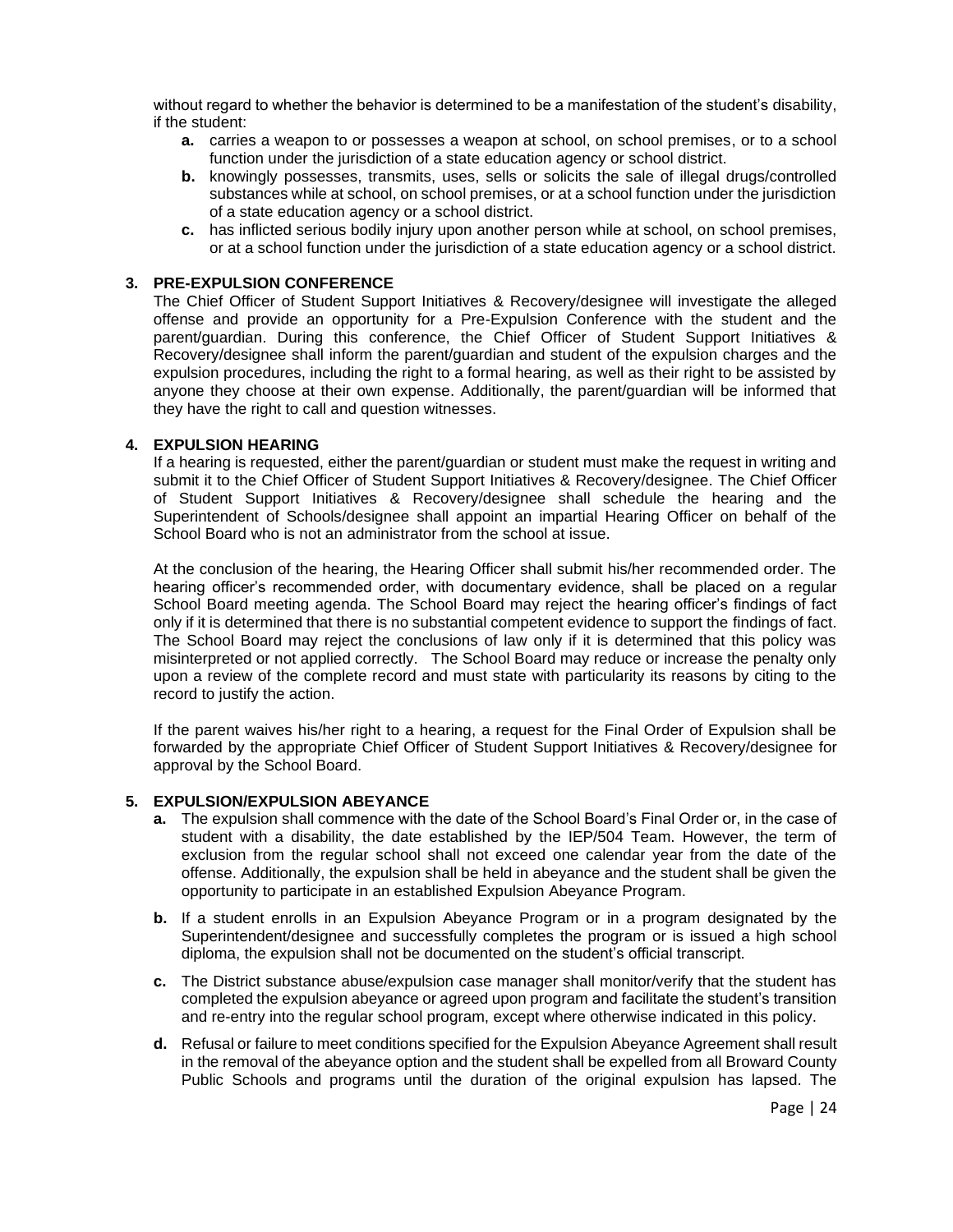appropriate expulsion code shall be entered into the student's permanent record. This record shall be forwarded to any school upon request for the purpose of student admission.

### *Note: In the case of a student with a disability, return to a school placement may require action by the IEP/504 Team*.

#### **6. WORKBACK PROGRAM OPPORTUNITIES**

Per F.S. §1006.13, District school boards may assign the student to a disciplinary program for the purpose of continuing educational services during the period of expulsion. District school superintendents may consider the 1-year expulsion requirement on a case-by-case basis and request the district school board to modify the requirement by assigning the student to a disciplinary program or second chance school if the request for modification is in writing and it is determined to be in the best interest of the student and the school system.

Elementary students, (Grades K-5) shall be administratively placed in the Behavior Intervention Program via the Expulsion Abeyance Office, for one (1) calendar school year. Elementary students may complete a Workback Program within 45-school days and be reinstated to a traditional school program. If the student is unsuccessful at Workback Program completion within 45-school days, then the student shall continue in the Workback Program for up to 90-school days. If the student is unsuccessful after 90 school days, the full term of the administrative assignment shall be served.

Secondary students, (Grades 6-12) shall be expelled for one (1) calendar school year. For incidents that are eligible for Workback consideration, the student may complete the Workback Program within 90-school days and be reinstated to a traditional school program. If the student is unsuccessful after 90-school days, the full term of the expulsion shall be served.

Substance Workback shall mean that the student is eligible to return to a regular school program upon successful completion of the state-certified rehabilitation or treatment program as determined by the District substance abuse case manager.

Success within all Workback programs shall be based upon the requirements of the Workback agreements as determined by the District case managers.

Students who commit the following offenses are **not** eligible for the Workback Program:

### **SECTION V INCIDENTS - MANDATORY EXPULSION**

- 1. Threat to Kill/Mass Shooting
- 2. False Report/Hoax
- 3. Arson or Attempted Arson
- 4. Sexual Battery (Rape) or Attempted Sexual Battery (Rape)
- 5. Weapons Class A
- 6. Homicide
- 7. Kidnapping or Abduction/False Imprisonment
- 8. Robbery or Attempted Robbery
- 9. Aggravated Battery
- 10. Hazing

Upon successful completion of the Workback Program, the student shall transition back to the regular school program, except where otherwise indicated in this policy. In the case of a student with a disability, return to a school placement will require action by the IEP/504 Team.

## **7. OUT-OF-DISTRICT EXPULSIONS AND OTHER ACTIONS**

At the time of initial registration for school from any in-state or out-of-state public, private, charter or research school, the student shall disclose previous school expulsions, arrests resulting in a charge, juvenile justice actions, and referrals to mental health services.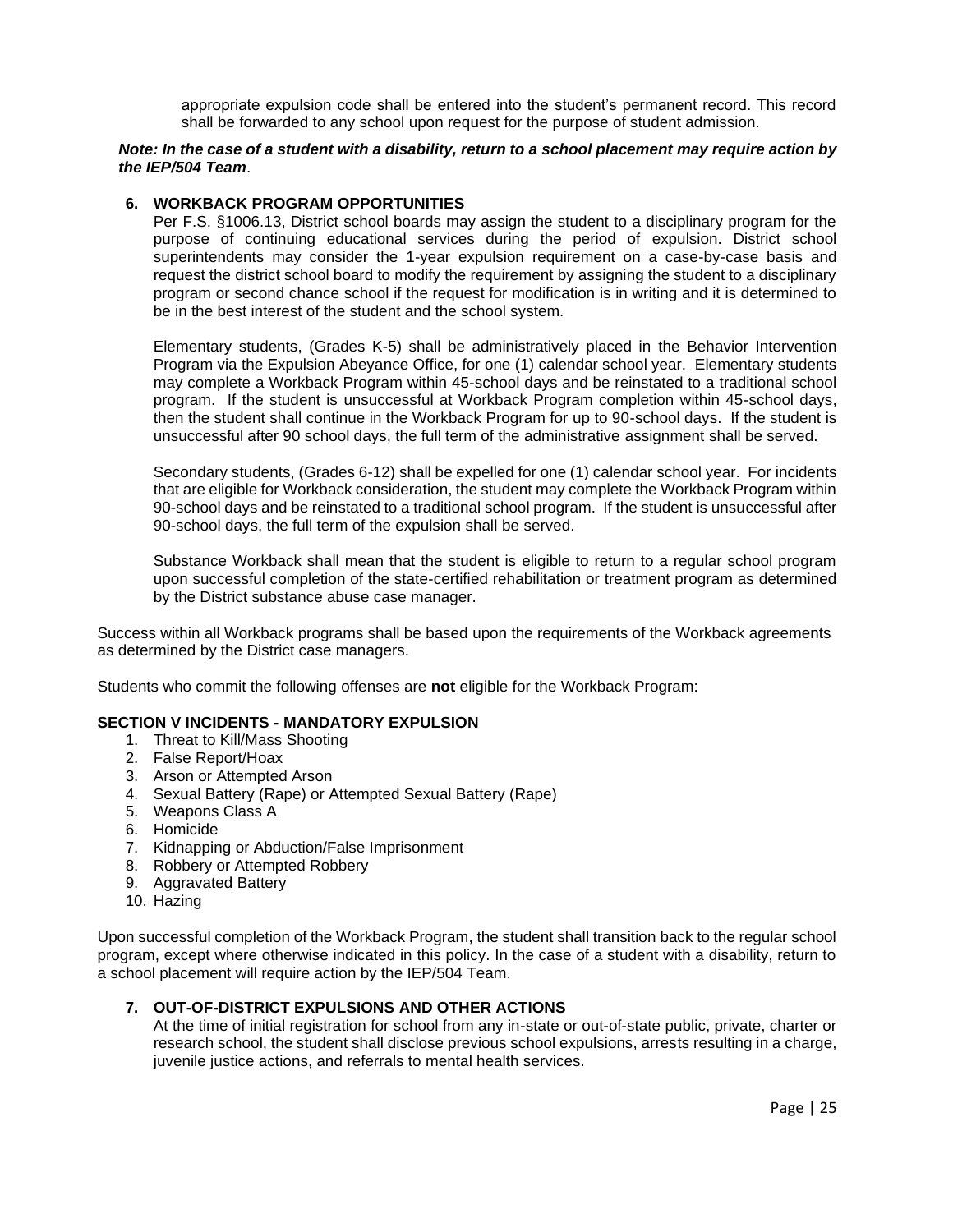Expulsion or dismissal of a student from any in-state or out-of-state public, private, charter or research school will be honored by The School Board of Broward County, Florida if the act committed is one that would be grounds for expulsion under this policy.

If a student who has been expelled or dismissed from another district, charter school or private school wishes admission, he/she shall be placed in an appropriate Expulsion Abeyance Program or a program designated by the Superintendent/designee for a period of time to commensurate with the terms of the original expulsion. The student shall also be referred to mental health services identified by the school district pursuant to §1012.584(4), when appropriate.

Note: Per F.S. §1006.07(1)(b), upon receipt of an out-of-district final order of expulsion, the order shall be recorded in the records of the receiving school district and the expelled student shall be advised of the final order of expulsion.

## **SECTION VI: REPORTING REQUIREMENTS**

- A. Disciplinary incidents shall be reported to the Florida Department of Education in accordance with Rule 6A-1.0017 School Environmental Safety Reporting (SESIR) requirements through the approved reporting tool provided by the School Board. For additional guidance regarding the SESIR definitions and the appropriate Florida Statutes, please refer to [http://www.fldoe.org/schools/safe-healthy](http://www.fldoe.org/schools/safe-healthy-schools/safe-schools/sesir-discipline-data/)[schools/safe-schools/sesir-discipline-data/.](http://www.fldoe.org/schools/safe-healthy-schools/safe-schools/sesir-discipline-data/)
- B. All SESIR level incidents shall be addressed by school-based administrators only.
- C. All SESIR incidents shall be reported to the Special Investigative Unit and the appropriate Law Enforcement Agencies.

### **SECTION VII: DEFINITIONS**

*Note: When the Florida Department of Education (FLDOE) revises the SESIR definitions and this policy has not completed the rule making/rule adoption process to align with such changes, the FLDOE definitions found at <http://www.fldoe.org/safe-schools/sesir-discipline-data/> will supersede the definitions within this policy.*

- A. Affray An instance of fighting in a public place that disturbs the peace.
- B. Aggravated Battery Intentional great bodily harm. The attacker intentionally or knowingly causes great bodily harm, permanent disability, or permanent disfigurement; uses a deadly weapon; or, where the attacker knew or should have known the victim was pregnant. *Note: This is applicable to battery on School Board of Broward County employee, sports official, or other specified officials as listed in F.S. §784.07 and 1006.13(5), battery on a law enforcement officer, firefighter, emergency medical care provider, and others as listed in F.S. §784.07. If the incident involves a Class A or Class B Weapon, said incident shall be documented as weapon-related per SESIR guidelines.*
- C. Disruption on Campus Major disruption of all or a significant portion of campus activities, schoolsponsored events, and school bus transportation. Disruptive behavior that poses a serious threat to the learning environment, health, safety, or welfare of others. Examples of major disruptions include bomb threats, inciting a riot, or initiating a false fire alarm.
- D. Immediately The term "immediately" means without delay.
- E. Injury
	- 1. Minor Injury: An injury which solely requires immediate first aid.
	- 2. Serious Injury: An injury which requires treatment by professional medical personnel or injury which involves a substantial risk of death; extreme physical pain; protracted and obvious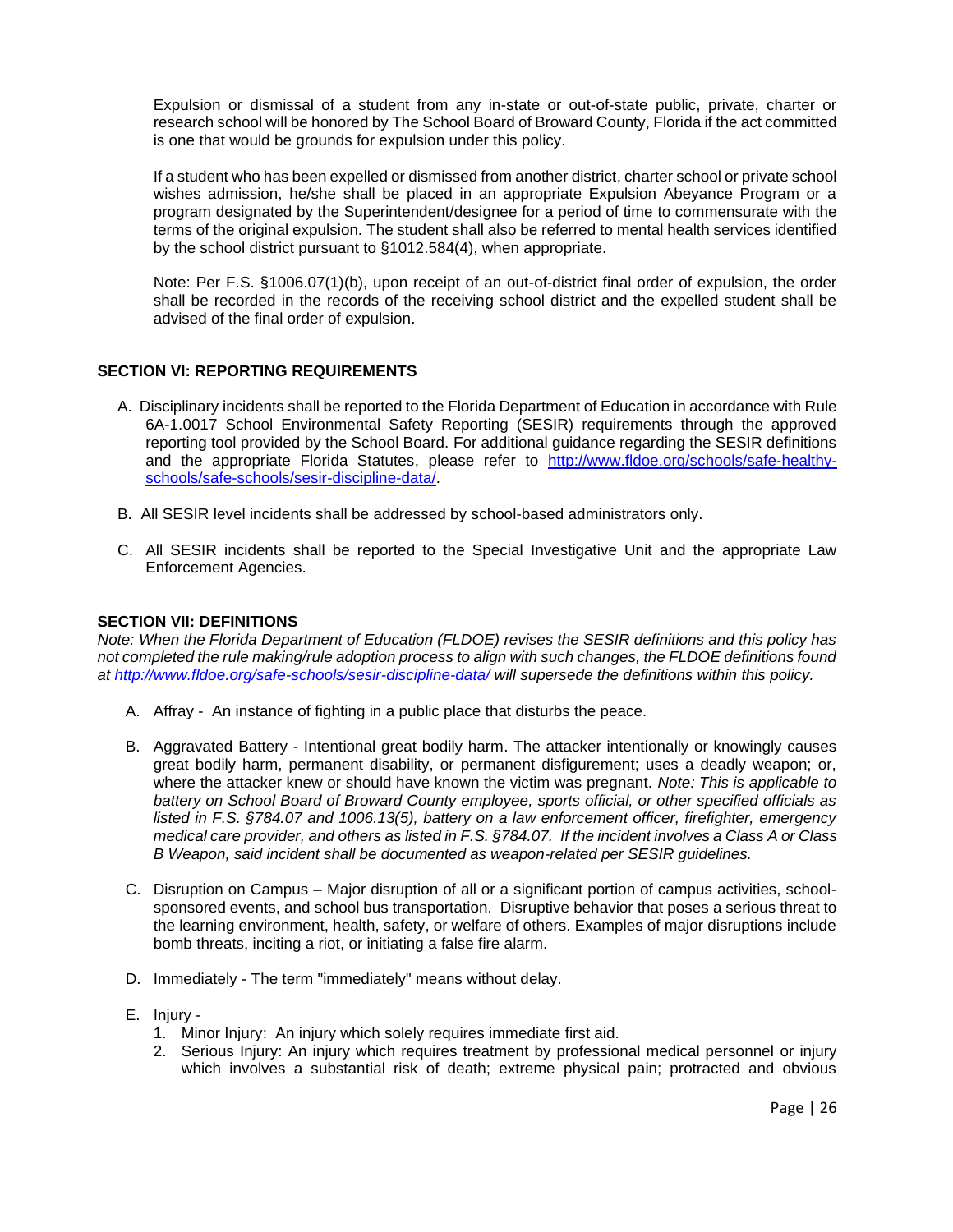disfigurement; or protracted loss or impairment of the function of a bodily member, organ, or mental faculty (18 U.S.C. §1365(h)(3)).

- F. Change in Placement For a student with a disability, any disciplinary removal for more than ten (10) consecutive school days or for more than ten (10) days cumulatively in a school year.
- G. Days Days shall be construed to be school days (as determined by the applicable school calendar) whenever mentioned in this policy.
- H. Drug Sale, Attempted Sale, Distribution or Transmittal The illegal sale or distribution of drugs. The manufacture, cultivation, sale, distribution or transmittal of any drug, leaf marijuana, narcotic, controlled substance or substance represented to be a drug, narcotic, or controlled substance. This includes drug possession with intent to sell.
- I. Hazing Pursuant to F.S. §1006.135 any action or situation that recklessly or intentionally endangers the mental or physical health or safety of a student at a school with any grades 6 through 12 for purposes including, but not limited to, initiation or admission into or affiliation with any organization operating under the sanction of a school with any grades 6 through 12. Hazing includes, but is not limited to:
	- a. Pressuring, coercing, or forcing a student into:
		- 1. Violating state or federal law;
		- 2. Consuming any food, liquor, drug, or other substance; or
		- 3. Participating in physical activity that could adversely affect the health or safety of the student.
	- b. Any brutality of a physical nature, such as whipping, beating, branding, or exposure to the elements.

Hazing does not include customary athletic events or other similar contests or competitions or any activity or conduct that furthers a legal and legitimate objective.

- J. Mood-Altering Substance Any substance that is or may be detrimental to the user or to others Examples of mood-altering substances may include, but are not limited to:
	- 1. Alcohol or alcoholic beverages
	- 2. Marijuana (less than 20 grams)
	- 3. Hallucinogens/chemical intoxication
	- 4. Inhalants
	- 5. Over-the counter medication taken in excess of the manufacturer's recommended dosage limit

"Over-the-counter (OTC) medications" are medications that may be sold directly to a consumer without a prescription from a physician or licensed healthcare provider.

- K. Petty Offenses or Petty Acts of Misconduct Acts, which are not a threat to school safety and do not require consultation with law enforcement (F.S. §1006.13(2)(c)). They include, but are not limited to:
	- 1. Willfully disobeys;
	- 2. Openly defies authority of a member of the staff;
	- 3. Uses profane or obscene language;
	- 4. Repeatedly exhibits behavior that interferes with the teacher's ability to communicate effectively;
	- 5. Use, possession of tobacco/nicotine or tobacco/nicotine related products, e-cigarette, electronic nicotine delivery system, and similar; or
	- 6. Incidents as outlined by the Discipline Matrix
- L. Larceny/Grand theft (Equal to or greater than \$750) **-** Taking of property from a person, building, or a vehicle. The unauthorized taking, carrying, riding away with, or concealing the property of another person, including motor vehicles, without threat, violence, or bodily harm. The item(s) value must be \$750 or more.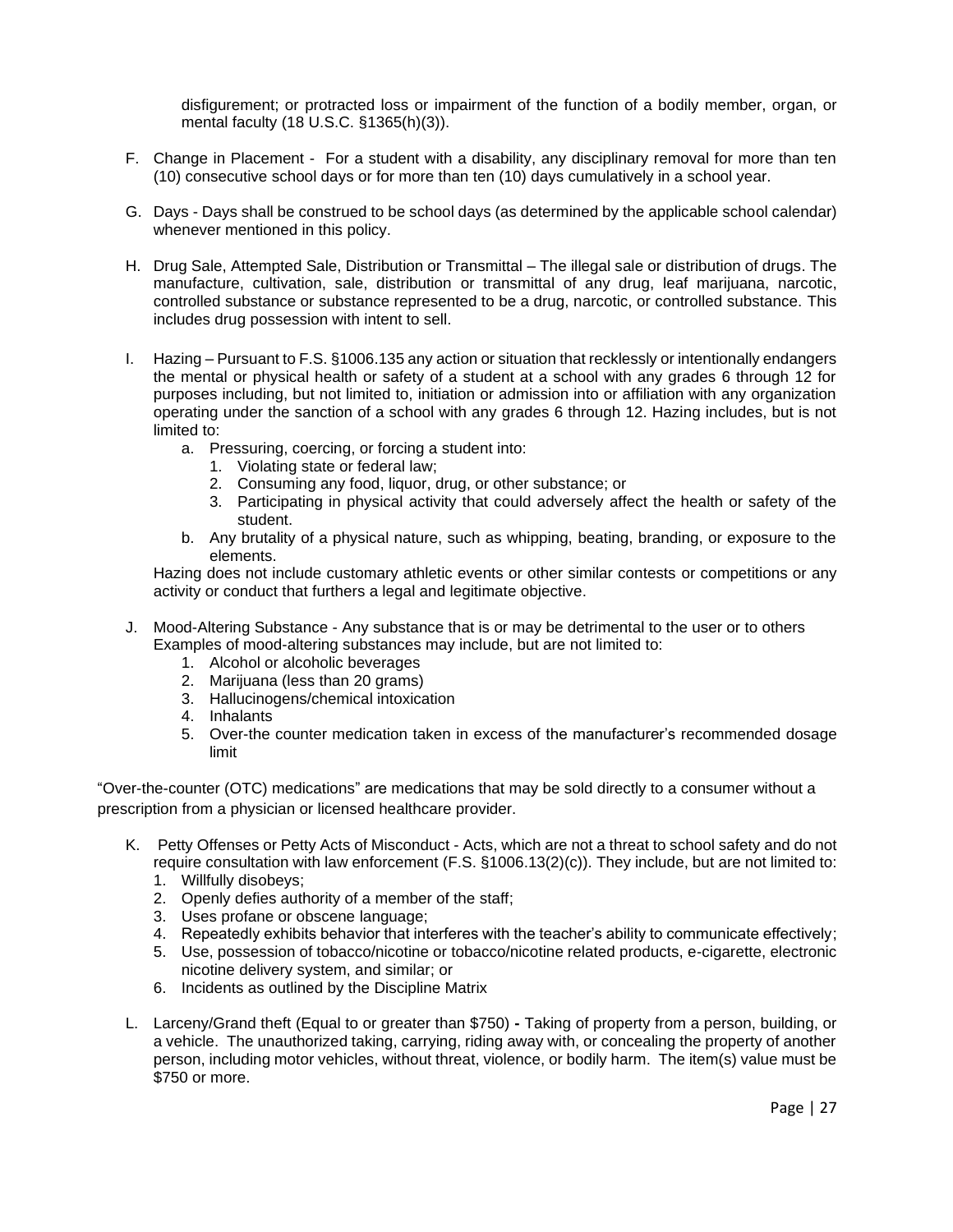- M. Larceny/Petty theft (Less than \$750) Taking of property from a person, building, or a vehicle. The unauthorized taking, carrying, riding away with, or concealing the property of another person, including motor vehicles, without threat, violence, or bodily harm. The item(s) value must be less than \$750.
- N. Physical attack An actual and intentional striking of another person against his/her will, or the intentional causing of bodily harm to an individual. Note: This is applicable to battery on School Board of Broward County employee, sports official, or other specified officials as listed in F.S. §§784.07 and 1006.13(5), battery on a law enforcement officer, firefighter, emergency medical care provider, and others as listed in F.S. §784.07.
- O. Possession Knowing, intentional, deliberate or inadvertent control of any article, object, substance, asset or property.
- P. Robbery The use of force to take something from another. The taking or attempted taking of anything of value that is owned by another person or organization, under the confrontational circumstances of force, or threat of force or violence, and/or by putting the victim in fear.
- Q. Self-defense An attempt to " prevent" an attack or a threatened injury or to stop the process of confrontation. It is not self-defense when the student uses an instrument/object to become an aggressor or to continue the confrontation after the original aggressor has retreated.

### **Note: Florida Statutes §§776.012, 776.013 and 776.032, commonly known as the Florida Stand Your Ground law, are not applicable to charges of violations of the Code of Student Conduct and/or Board Policy 5006.**

- R. Sexting As defined in F.S. §847.0141(1)(a) is knowingly using a computer, or any other device capable of electronic data transmission or distribution, to transmit or distribute to another, any photograph or video of any person, which depicts nudity as defined in F.S. §847.001(9).
- S. Sexual assault An incident that includes threatened rape, fondling, indecent liberties, or child molestation. Both male and female students can be victims of sexual assault.
- T. Threat/Intimidation To instill fear in others. An incident where there was no physical contact between the offender and victim, but the victim felt that physical harm could have occurred based on verbal or nonverbal communication by the offender. This includes nonverbal threats (e.g., brandishing a weapon) and verbal threats of physical harm which are made in person, electronically or through any other means.
- U. Serious Substantive Threat A risk outcome as defined by Policy 2130: Behavioral Threat Assessment (BTA).
- V. Transmittal The transfer of an object, thing, electronic message or image, or substance from one person to another. Transmittal does not occur when the person immediately returns the item back to the person who gave it to them or if it is immediately delivered to a teacher or school administrator. **(The term "immediately" means without delay.)**
- W. Unauthorized Substances/Drugs refers to:
	- 1. substances/drugs deemed illegal under Chapter 893
	- 2. drugs or controlled substances that constitute a felony under Florida statute
	- 3. are types of cannabis, including, but not limited to, marijuana and hemp, and derivatives of such, including, but not limited to THC and CBD products
	- 4. prescription medication not prescribed for the student who is in possession of the medication, or any prescription medication not authorized by Policy 6305.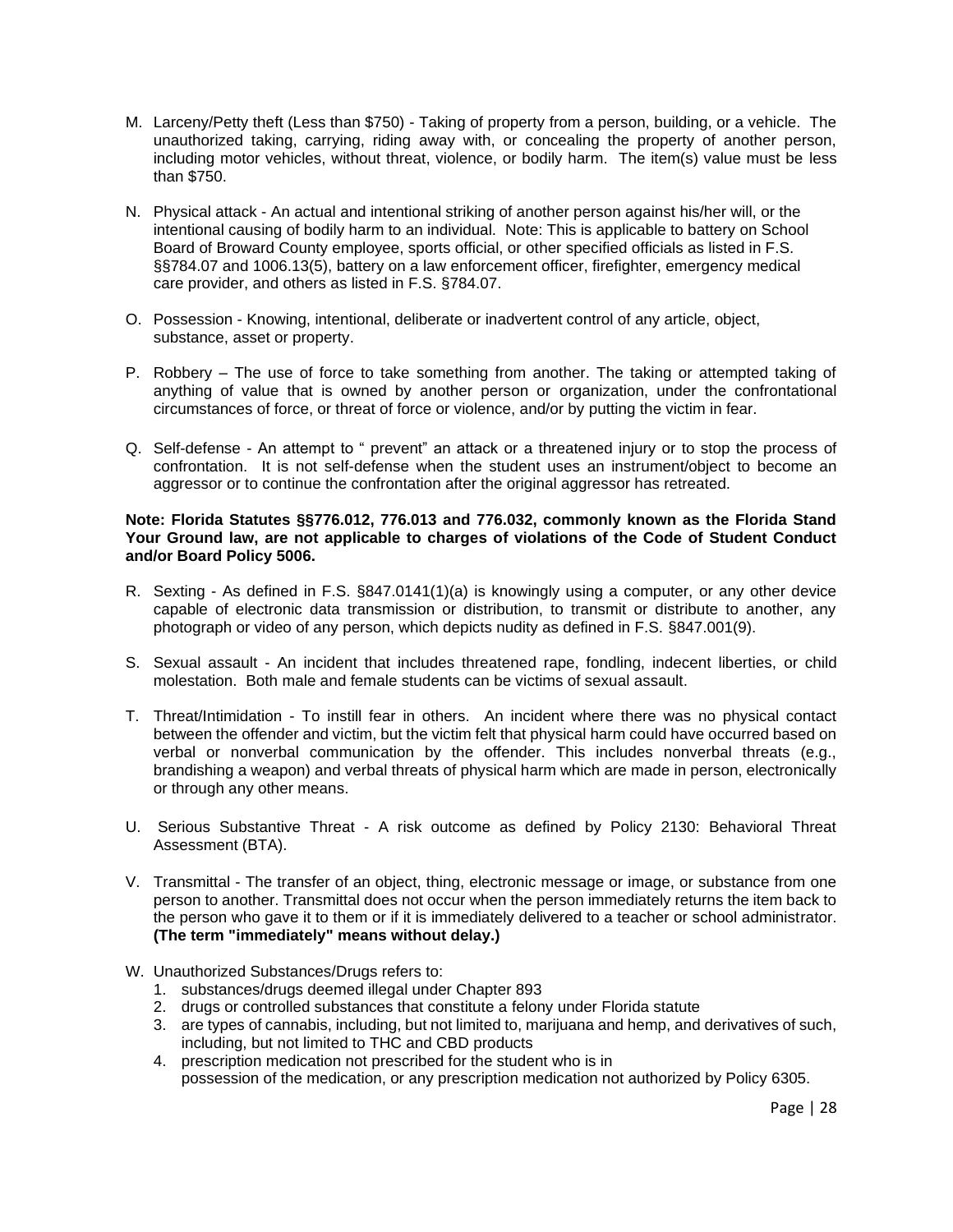- X. Under the Influence Any student who attends a school or school-sponsored event subsequent to having used or ingested any mood-altering substance or unauthorized substance as defined within this policy.
- Y. Violent Behavior The use of physical force that causes damage or injury or violates or abuses another person or property.
- Z. Very Serious Substantive Threat A risk outcome as defined by Policy 2130: Behavioral Threat Assessment (BTA).
- AA. Fighting-Major (Mutual Combat) Mutual combat, mutual altercation. Mutual participation of two or more persons using force or physical violence that results in injury requiring professional medical attention. Lower-level fights, including pushing, shoving, or altercations that stop on verbal command are not required to be reported in SESIR.
- BB. Disruptive Behavior Behavior that causes confusion or disorder or interrupts, interferes, or impedes normal classroom or school activities.
- CC.Weapons For purposes of this policy, weapons are defined in two categories, Class "A" or Class "B." An object which can be defined as a Class "A" weapon pursuant to this policy shall be conclusively determined to be a Class "A" weapon and further classifications shall not be considered.
	- **1. Weapons – Class A (Possessing/Displaying/Using/Selling/Transmitting) include, all Weapons and Firearms defined in Chapter 790, Florida Statute. A firearm, instrument, or object that can inflict serious harm on another person or can place a person in reasonable fear of serious harm. This category includes, but is not limited to:**
		- a. Firearms including, but not limited to, hand gun, zip gun, pistol, rifle, shotgun, and starter gun (operable or inoperable, loaded or unloaded)
		- b. Explosive propellants or destructive devices (operable or inoperable), including bombs
		- c. Dirks
		- d. Metallic/Brass knuckles includes, but is not limited to, any device or instrument made of metal or other materials, designed to fit around the knuckles/fingers
		- e. Billie clubs
		- f. Tear gas
		- g. Electric weapon or device (stun/taser gun)
		- h. Slungshot A slungshot is a striking weapon consisting of weight or other hard object affixed on a flexible handle or strap
		- i. Chemical weapon or device with the capacity to hold more than 2 ounces of the chemical
		- j. Flare gun
		- k. Ice pick
		- l. Knives Any knife that may inflict harm on another person, or could be used to intimidate/threaten another person, including, but not limited to, fixed blade knives, regardless of size, switch blade knives, razor blades, or box cutters, but excluding, bluntbladed table knives and common pocket knives (see Class B weapons/items for other knives).
	- **2. Weapons – Class B (Possessing/Displaying/Using/Selling/Transmitting) are restricted from school grounds/property, school-sanctioned activities and transportation. This category includes, but is not limited to:**
		- a. Chain (i.e., household, industrial)
		- b. Pipe a hollow cylinder or tube made of metal, wood, plastic, or similar material
		- c. Other pointed instruments or sharp objects, other than school supplies (i.e., pencil, compass)
		- d. Nunchakus, Chinese stars